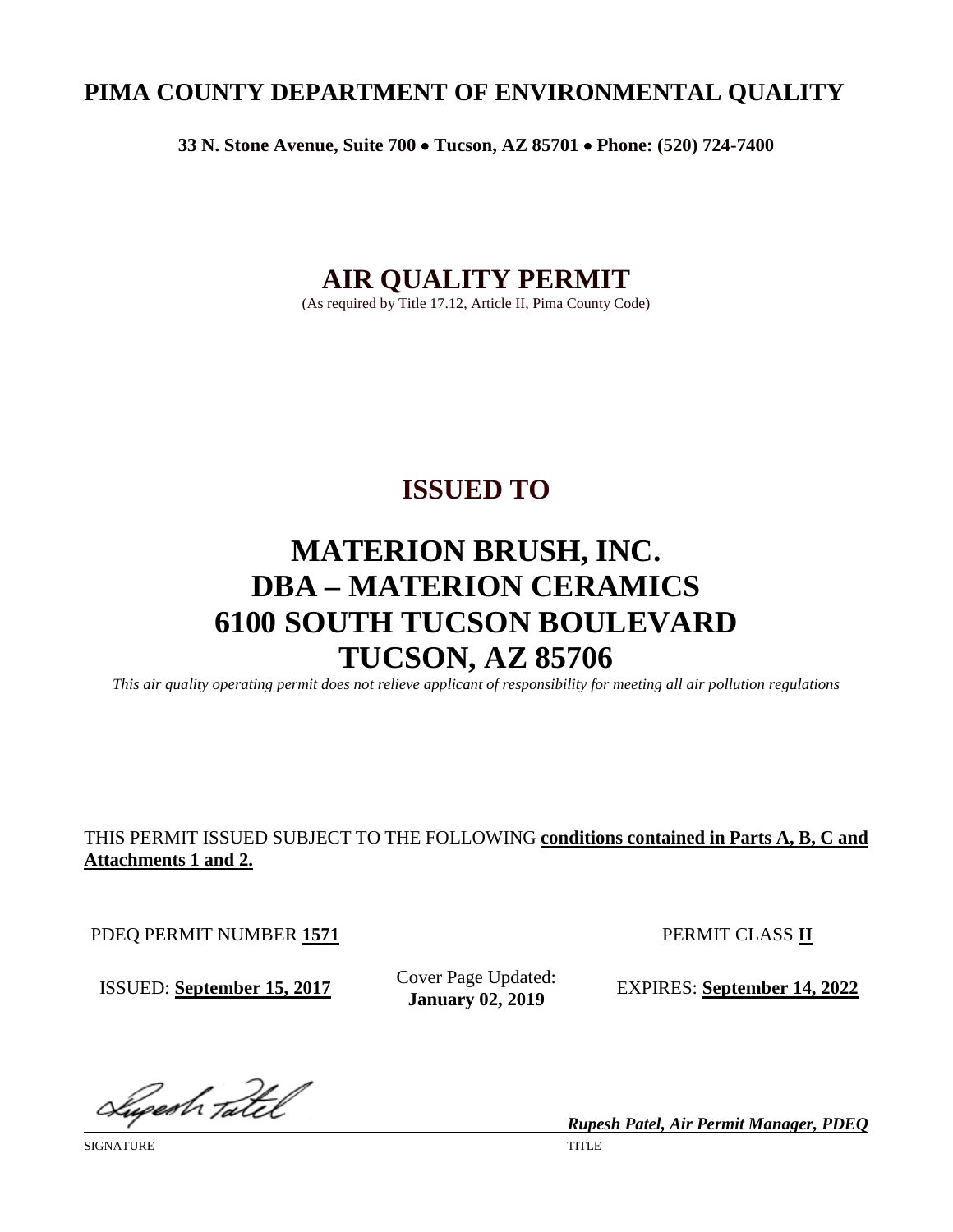# **TABLE OF CONTENTS**

|                | <u>Permit Summary 3</u>                                                                                                                                                                                                            |    |
|----------------|------------------------------------------------------------------------------------------------------------------------------------------------------------------------------------------------------------------------------------|----|
| Part A:        | General Conditions 5                                                                                                                                                                                                               |    |
| I.             | Permit Expiration and Renewal material contracts and contracts and Renewal material contracts and contracts and contracts are seen as a set of the set of the set of the set of the set of the set of the set of the set of th     |    |
| П.             | Compliance with Permit Conditions 2000 and 2000 and 2000 and 2000 and 2000 and 2000 and 2000 and 2000 and 2000 and 2000 and 2000 and 2000 and 2000 and 2000 and 2000 and 2000 and 2000 and 2000 and 2000 and 2000 and 2000 and     |    |
| Ш.             | Permit Revision, Reopening, Revocation and Reissuance, or Termination for Cause                                                                                                                                                    |    |
| IV.            | Posting of Permit <u>manual communications</u> and the contract of the contract of the contract of the contract of the contract of the contract of the contract of the contract of the contract of the contract of the contract of |    |
| V.             |                                                                                                                                                                                                                                    |    |
| VI.            |                                                                                                                                                                                                                                    |    |
| VII.           |                                                                                                                                                                                                                                    |    |
| VIII.          |                                                                                                                                                                                                                                    |    |
| IX.            | Permit Revision Pursuant to Federal Hazardous Air Pollutant Standard [111] [2012] Permit Revision Pursuant to Federal Hazardous Air Pollutant Standard                                                                             |    |
| X.             |                                                                                                                                                                                                                                    |    |
| XI.            |                                                                                                                                                                                                                                    |    |
| XII.           |                                                                                                                                                                                                                                    |    |
| XIII.          |                                                                                                                                                                                                                                    |    |
| XIV.           |                                                                                                                                                                                                                                    |    |
| XV.            | Facility Changes Without A Permit Revision [10] The Revision of Tacility Changes Without A Permit Revision [12                                                                                                                     |    |
| XVI.           |                                                                                                                                                                                                                                    |    |
| XVII.          |                                                                                                                                                                                                                                    |    |
| XVIII.         |                                                                                                                                                                                                                                    |    |
| XIX.           |                                                                                                                                                                                                                                    |    |
| XX.            | Accident Prevention Requirements Under the Clean Air Act (CAA Section 112(r))15                                                                                                                                                    |    |
| XXI.           |                                                                                                                                                                                                                                    |    |
| <b>XXII</b>    |                                                                                                                                                                                                                                    |    |
| Part B:        | <b>Beryllium Processing Specific Conditions</b> 27 17                                                                                                                                                                              |    |
| $\mathbf{I}$ . | Applicability                                                                                                                                                                                                                      |    |
| Π.             |                                                                                                                                                                                                                                    |    |
| Ш.             |                                                                                                                                                                                                                                    |    |
| IV.            | Reporting Requirements 21                                                                                                                                                                                                          |    |
| V.             |                                                                                                                                                                                                                                    |    |
| Part C:        | Aqua Regia Acid Cleaning Specific Conditions (26) 26                                                                                                                                                                               |    |
| I.             | Applicability 26                                                                                                                                                                                                                   |    |
| Π.             |                                                                                                                                                                                                                                    |    |
| Ш.             |                                                                                                                                                                                                                                    |    |
| IV.            | Reporting Requirements 27                                                                                                                                                                                                          |    |
|                |                                                                                                                                                                                                                                    |    |
|                | Attachment 1: Applicable Regulations 28                                                                                                                                                                                            |    |
|                | <b>Attachment 2: Equipment List</b>                                                                                                                                                                                                | 29 |
|                | <b>Attachment 3: Diagram of Air Pollution Control Equipment and Location of Particulate Monitoring</b>                                                                                                                             |    |
|                | <b>Probes</b>                                                                                                                                                                                                                      | 31 |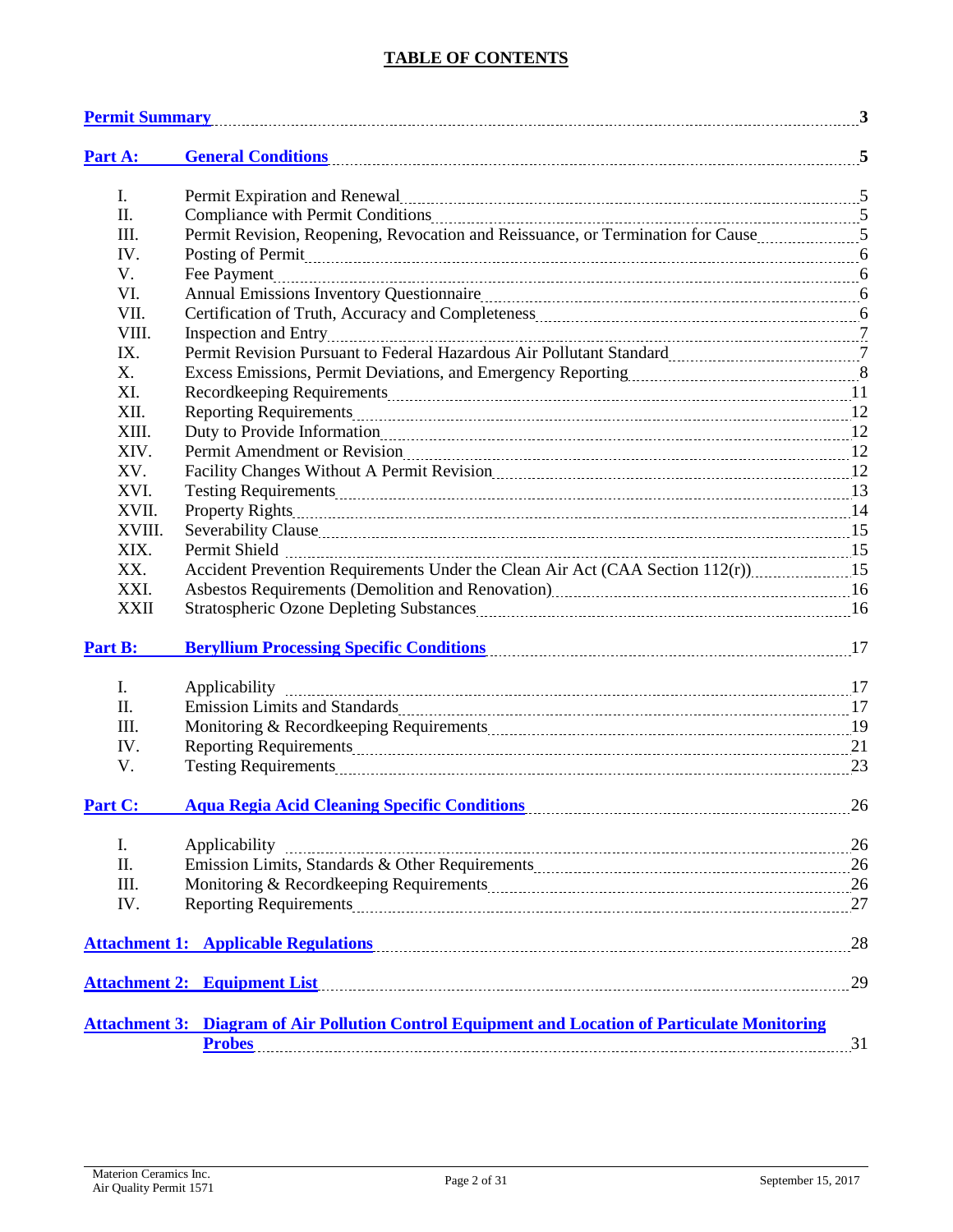### **SUMMARY**

<span id="page-2-0"></span>This Class II stationary source operating permit is issued to the Permittee, Materion Ceramics Inc., (Materion) for operation of its beryllium ceramic plant and machine shop in Tucson, Arizona.

Materion's operations are subject to the National Emission Standard for Hazardous Air Pollutants (NESHAPS) for Beryllium (40 CFR 61, Subparts A and C). There are no federal New Source Performance Standards (NSPS) or Maximum Achievable Control Technology (MACT) standards applicable to any operations at the facility. There are applicable State Implementation Plan (SIP) rules (primarily for fugitive dust control) and applicable county rules (fugitive dust and fossil fuel fired commercial and industrial equipment). There are no restrictions on hours of operation at the facility.

The Materion facility processes beryllium oxide powder (BeO) in manufacturing ceramic products. Air pollution control (APC) equipment at the facility includes four (4) systems:

- 15K cfm air pollution control system that includes a 60 filter cartridge housing and a triple filtered final filter housing;
- 40K cfm air pollution control system that includes two 80 filter cartridge housings and a double filtered final filter housing;
- 7K cfm (Torit) air pollution control system that includes a wet media primary filter and a double filtered final filter housing; and
- $\bullet$  6.5K (EF1) cfm air pollution control system that includes One (1) pre-filter stage, one (1) intermediate filter stage, One (1) pre-filter stage and one (1) HEPA filter stage.

All particulate generating production operations involving beryllium are controlled by operational procedures and a combination of ventilation, isolation, or enclosure. Captured particulate emissions are routed to the air pollution control equipment and HEPA filtered prior to exhausting through a single stack to the ambient air.

A base station has been installed with capabilities of monitoring pre-set alarms for notification and response purposes. The alarm levels have been established to be indicative of a primary filter failure. A diagram of the pollution control equipment and the location of the particulate monitoring system probes is provided in Attachment 3 of this permit

The facility utilizes an Aqua Regia Cleaning process used for specialized cleaning and removal of stains and metal marks from beryllium oxide parts. The Cadmium process is not subject to the National Emission Standards for Hazardous Air Pollutants (NESHAP) Subpart XXXXXX because Materion is not primarily engaged in the operations of one of the nine source categories listed in the rule. The Cadmium process is not yet in production and is still being evaluated and developed. Once the R&D process is complete and the product determined viable for production, Materion will be required to apply for a revision to the permit as well as supply potential to emit (PTE) estimates if necessary to add the process as an additional operation.

Materion has received approval from the Administrator to modify EPA Test Method 104 to include the use of an in-stack filter (per EPA Letter to PDEQ dated September 3, 1992)

The potential emissions from the plant's operations and equipment are summarized in Table 1. These values are for information purposes only and are not meant to be enforceable emission limits.

**Terms and conditions of this permit that are enforceable by the Administrator of the United States Environmental Protection Agency (U.S. EPA) are noted and labeled as Federally Enforceable Requirements.**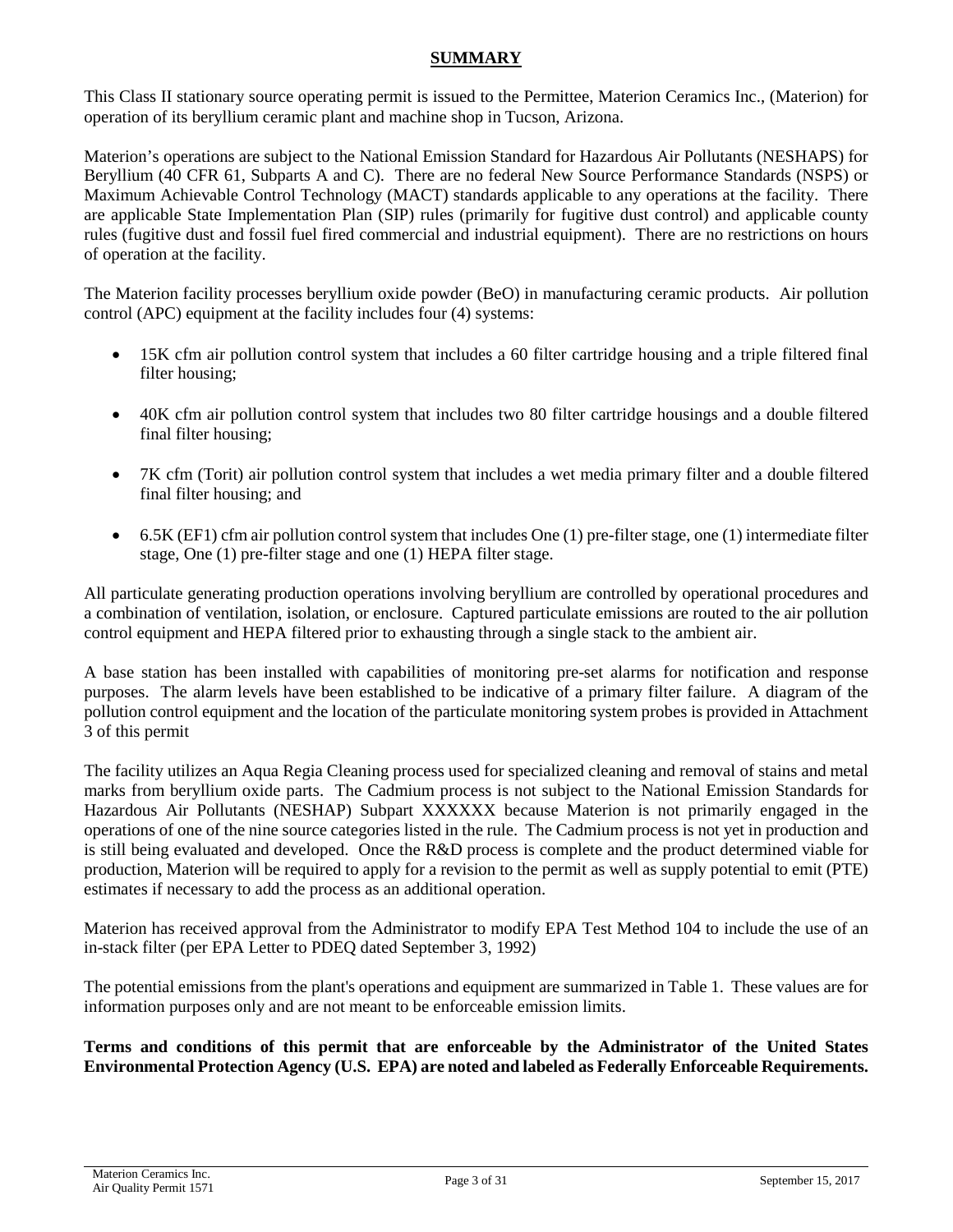#### **Table 1**

| POTENTIAL TO EMIT SUMMARY<br>(TONS PER YEAR) |         |  |  |  |
|----------------------------------------------|---------|--|--|--|
| Beryllium*                                   | 0.004   |  |  |  |
| <b>Volatile Organic Compounds</b>            | 10.500  |  |  |  |
| Xylene                                       | 0.067   |  |  |  |
| <b>Nickel</b>                                | 0.00032 |  |  |  |
| Hydrochloric Acid                            | 0.04    |  |  |  |
| <b>Total HAPs</b>                            | 0.13    |  |  |  |

\* Beryllium potential to emit based upon the federal standard in 40 CFR 61, Subpart C.

Historical stack testing results over the past 10 years have consistently shown beryllium emissions to be less than 0.1 grams per 24 hours (the federal standard is 10 grams per twenty-four hours). Because of the consistently low results, and Materion's voluntary efforts by installing advanced equipment for monitoring the pollution control systems, the requirement to perform an annual stack test has been removed from the permit. Stack testing can however be required at any time under the authority of the Control Officer.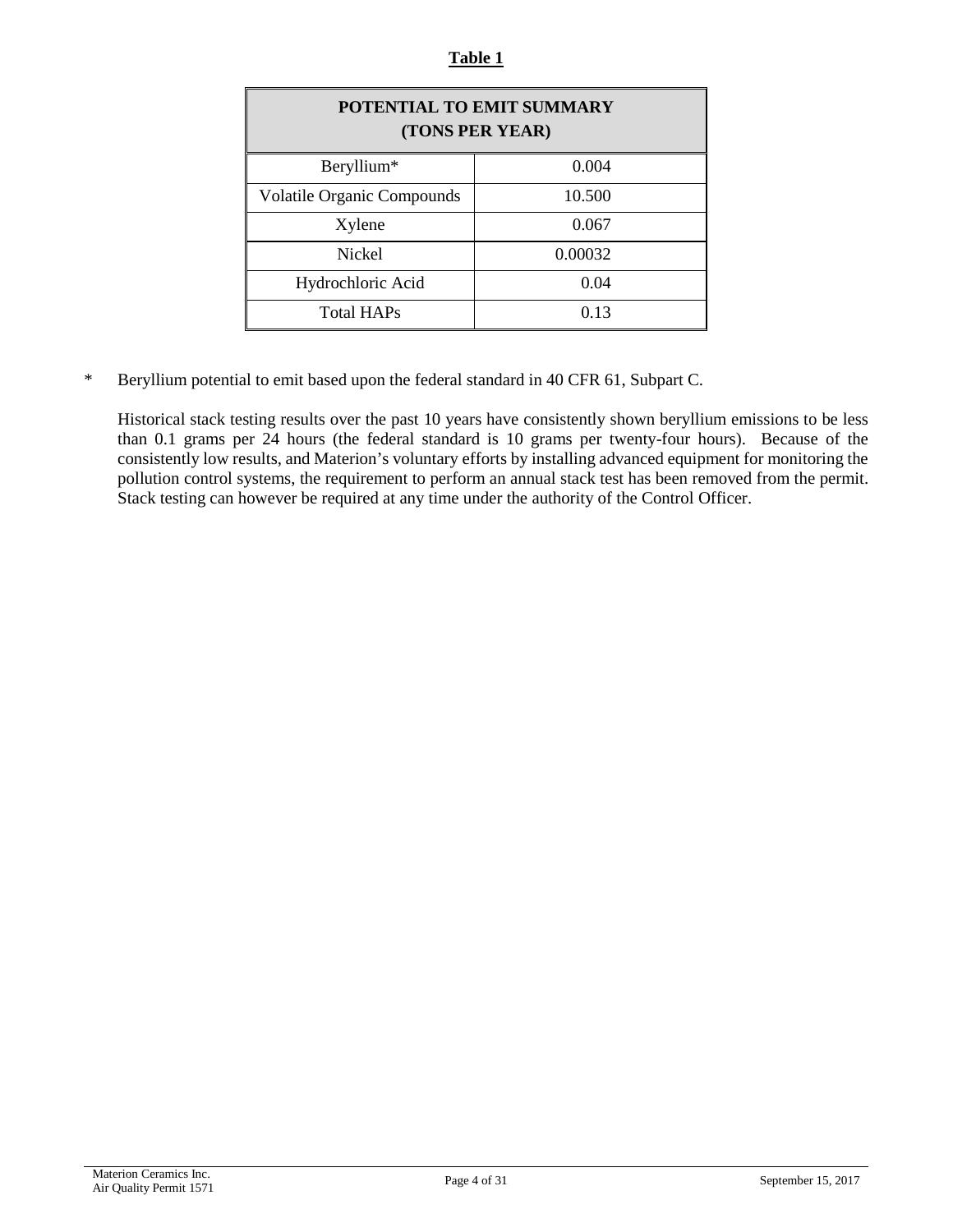#### **PART A: GENERAL CONDITIONS**

<span id="page-4-0"></span>(References to A.R.S. are references to the Arizona Revised Statutes, references to A.A.C. are references to the Arizona Administrative Code, and references to PCC are references to Title 17 of the Pima County Code)

#### **I. PERMIT EXPIRATION AND RENEWAL** [PCC 17.12.165.C.2 and PCC 17.12.185.A.1]

- A. This permit is valid for a period of five years from the date of issuance.
- B. The Permittee shall submit an application for renewal of this permit at least 6 months, but not greater than 18 months prior to the date of permit expiration.

#### **II. COMPLIANCE WITH PERMIT CONDITIONS** [PCC 17.12.185.A.7.a and b]

- A. The Permittee shall comply with all conditions of this permit including all applicable requirements of Arizona Air Quality Statutes and Pima County air quality rules. Permit noncompliance may constitute grounds for enforcement action; for permit termination, revocation and reissuance, or revision; or for denial of a permit renewal application. In addition, noncompliance with any federally enforceable requirement constitutes a violation of the Clean Air Act.
- B. It shall not be a defense for a Permittee in an enforcement action that it would have been necessary to halt or reduce the permitted activity in order to maintain compliance with the conditions of this permit.

# **III. PERMIT REVISION, REOPENING, REVOCATION AND REISSUANCE, OR TERMINATION FOR CAUSE** [PCC 17.12.185.A.7.c and PCC 17.12.270]

- A. The permit may be revised, reopened, revoked and reissued, or terminated for cause. The filing of a request by the Permittee for a permit revision, revocation and reissuance, termination; or of a notification of planned changes or anticipated noncompliance does not stay any permit condition.
- B. The permit shall be reopened and revised under any of the following circumstances:
	- 1. Additional applicable requirements under the Clean Air Act become applicable to a Class I source. Such a reopening shall only occur if there are three or more years remaining in the permit term. The reopening shall be completed no later than 18 months after promulgation of the applicable requirement. No such reopening is required if the effective date of the requirement is later than the date on which the permit is due to expire, unless the original permit or any of its terms and conditions has been extended pursuant to PCC 17.12.280. Any permit revision required pursuant to this condition shall comply with provisions in PCC 17.12.280 for permit renewal and shall reset the fiveyear permit term.
	- 2. Additional requirements, including excess emissions requirements, become applicable to an affected source under the acid rain program. Upon approval by the Administrator, excess emissions offset plans shall be deemed to be incorporated into the Class I permit.
	- 3. The Control Officer determines that the permit contains a material mistake or that inaccurate statements were made in establishing the emissions standards or other terms or conditions of the permit.
	- 4. The Control Officer or the Administrator determines that the permit needs to be revised or revoked to assure compliance with the applicable requirements.

Materion Ceramics Inc. Air Quality Operating Permit 1571 Page 5 of 31 September 15, 2017<br>Air Quality Operating Permit 1571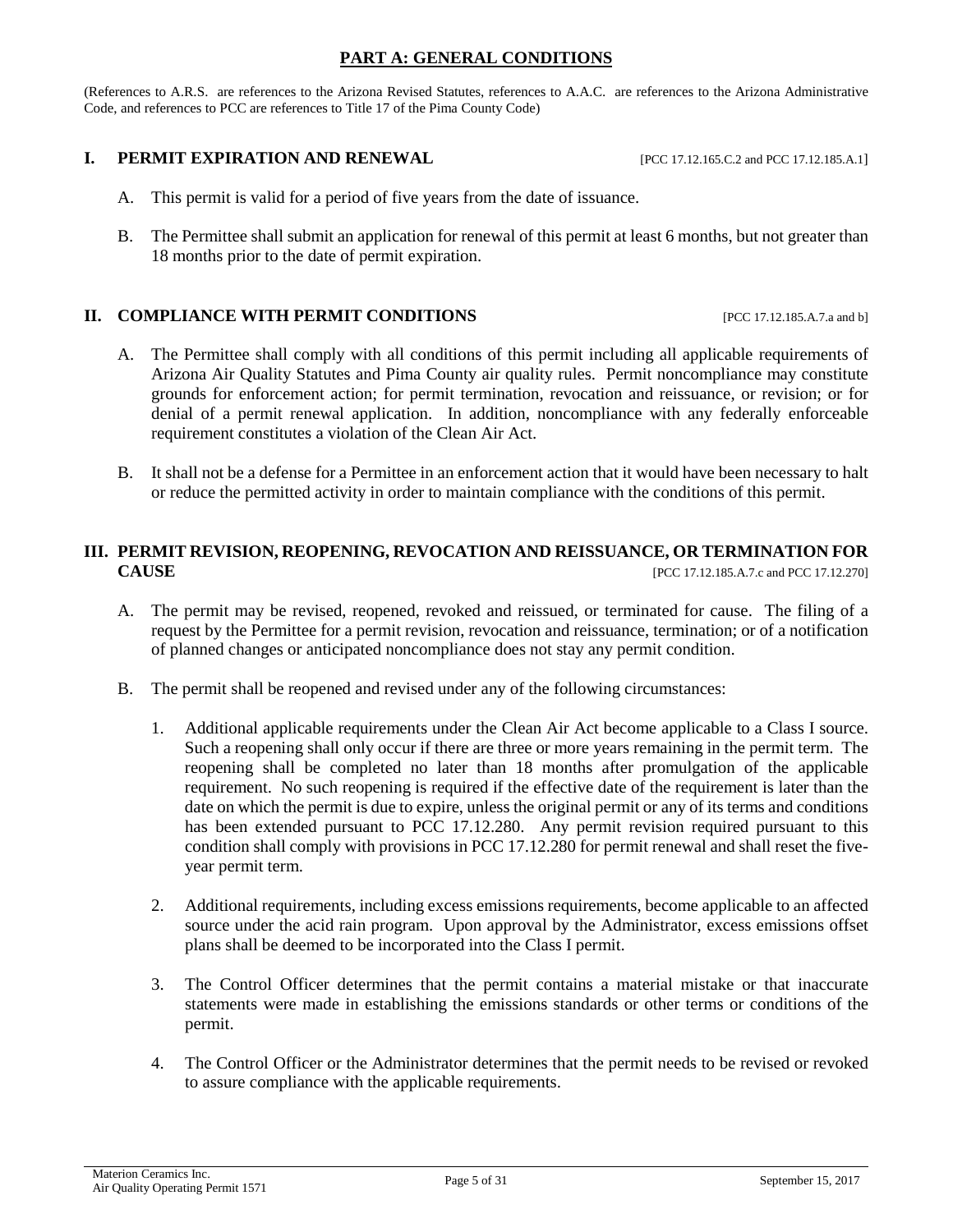C. Proceedings to reopen and reissue a permit, including appeal of any final action relating to a permit reopening, shall follow the same procedures as apply to initial permit issuance. Such reopenings shall, except as provided under condition III.B.1 above, affect only those parts of the permit for which cause to reopen exists. Such reopenings shall be made as expeditiously as practicable. Permit reopenings for reasons other than those stated in condition III.B.1 above, shall not result in the resetting of the five-year permit term.

#### **IV. POSTING OF PERMIT IV. POSTING OF PERMIT**

The Permittee shall maintain a complete copy of the permit onsite. If it is not feasible to maintain a copy of the permit onsite, the Permittee may request, in writing, to maintain a copy of the permit at an alternate location. Upon written approval by the Control Officer, the Permittee must maintain a complete copy of the permit at the approved alternative location. In addition, the machine(s), equipment, device(s), or other articles listed in Attachment 2 of this permit shall be affixed with a unique and clearly visible and accessible (ID).

#### **V. FEE PAYMENT [PCC 17.12.185.A.8 and PCC 17.12.520]**

The Permittee shall pay fees to the Control Officer pursuant to PCC 17.12.520.

#### **VI. ANNUAL EMISSIONS INVENTORY QUESTIONNAIRE** [PCC 17.12.320]

- A. When requested by the Control Officer, the Permittee shall complete and submit an annual emissions inventory questionnaire. The questionnaire is due by March 31 or ninety days after the Control Officer makes the request and provides the inventory form, whichever occurs later, and shall include emission information for the previous calendar year.
- B. The questionnaire shall be on a form provided by or approved by the Control Officer and shall include the information required by PCC 17.12.320.

#### **VII. CERTIFCATION OF TRUTH ACCURACY AND COMPLETENESS** [PCC 17.12.165.H]

Any document required to be submitted by this permit, including reports, shall contain a certification by a responsible official of truth, accuracy, and completeness. This certification and any other certification required by this permit shall state that, based on information and belief formed after reasonable inquiry, the statements and information in the document are true, accurate, and complete.

#### **VIII. INSPECTION AND ENTRY** [PCC 17.12.220.A.4]

The Permittee shall allow the Control Officer or the authorized representative of the Control Officer upon presentation of proper credentials to:

- A. Enter upon the Permittee's premises where a source is located or emissions-related activity is conducted, or where records are required to be kept under the conditions of the permit;
- B. Have access to and copy, at reasonable times, any records that are required to be kept under the conditions of the permit;
- C. Inspect, at reasonable times, any facilities, equipment (including monitoring and air pollution control equipment), practices, or operations regulated or required under the permit;
- D. Sample or monitor, at reasonable times, substances or parameters for the purpose of assuring compliance with the permit or other applicable requirements; and
- E. Record any inspection by use of written, electronic, magnetic and photographic media.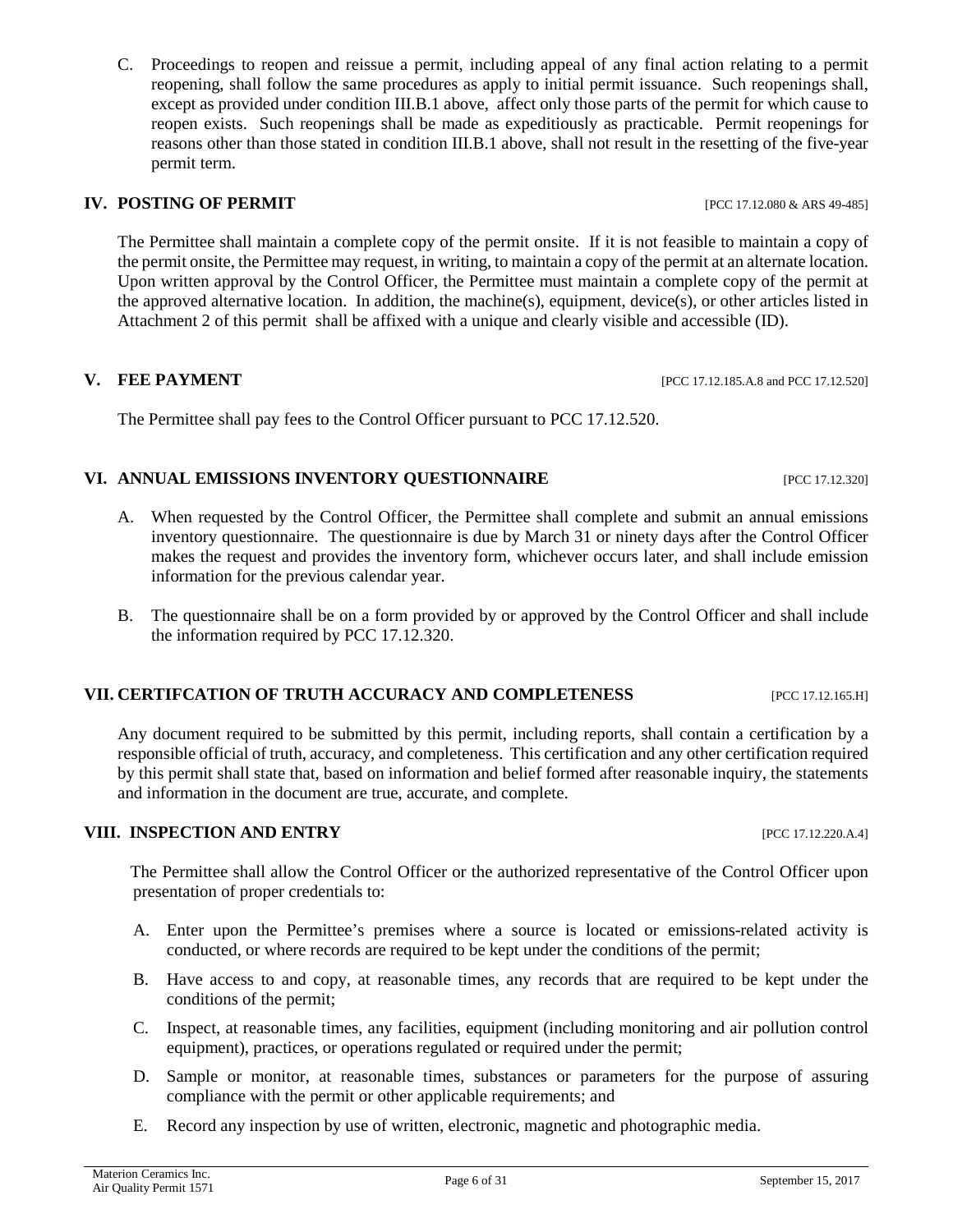#### **IX. PERMIT REVISION PURSUANT TO FEDERAL HAZARDOUS AIR POLLUTANT STANDARD**

If this source becomes subject to a standard promulgated by the Administrator pursuant to Section 112(d) of the Clean Air Act (National Emission Standards for Hazardous Air Pollutants - NESHAP), then the Permittee shall, within twelve months of the date on which the standard is promulgated, submit an application for a permit revision demonstrating how the source will comply with the standard.

### **X. EXCESS EMISSIONS, PERMIT DEVIATIONS, AND EMERGENCY REPORTING** [PCC 17.12.040]

A. Excess Emissions Reporting **Excess** Emissions Reporting **Excess** Emissions **Reporting** 

- 1. Excess emissions shall be reported as follows:
	- a. Permittee shall report to the Control Officer any emissions in excess of the limits established by this permit. The report shall be in 2 parts as specified below:
		- i. Notification by telephone, facsimile, or E-Mail within 24 hours of the time the Permittee first learned of the occurrence of excess emissions including all available information in condition X.A.1.b below. The number to call to report excess emissions is **520-724-7400.**  The facsimile number to report excess emissions is **520-838-7432.** The e-mail address to report excess emissions i[s Air.Permits@pima.gov.](mailto:Air.Permits@pima.gov)
		- ii. Detailed written notification by submission of an excess emissions report within 72 hours of the notification under condition  $X_A A_1$  a.j. above. Notifications should be mailed or emailed to:

### **PDEQ Air Program 33 N. Stone Avenue, Ste 700, Tucson, Arizona 85701.**

e-mail address: **Air.Permits@pima.gov** 

- b. The report shall contain the following information:
	- i. Identity of each stack or other emission point where the excess emission occurred;
	- ii. Magnitude of the excess emissions expressed in the units of the applicable emission limitation and the operating data and calculations used in determining the magnitude of the excess emissions;
	- iii. Date, time and duration or expected duration of the excess emissions;
	- iv. Identity of the equipment from which the excess emissions emanated;
	- v. Nature and cause of the emissions;
	- vi. If the excess emissions were the result of a malfunction, steps taken, to remedy the malfunction and the steps taken or planned to prevent the recurrence of such malfunctions; and
	- vii. The steps that were or are being taken to limit the excess emissions; If the excess emissions resulted from start-up or malfunction, the report shall contain a list of the steps taken to comply with permit procedures.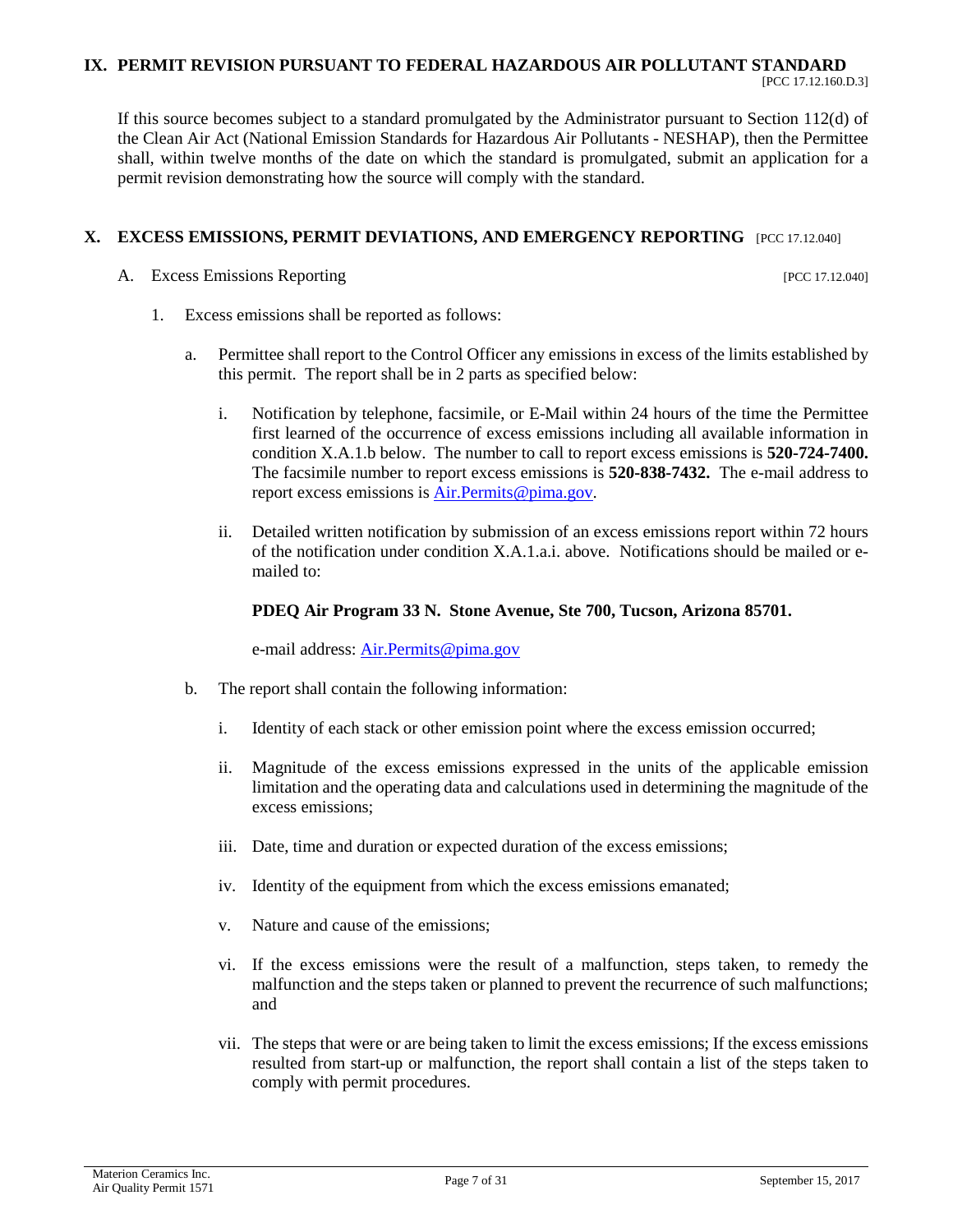- 2. In the case of continuous or recurring excess emissions, the notification requirements of this condition shall be satisfied if the source provides the required notification after excess emissions are first detected and includes in such notification an estimate of the time the excess emissions will continue. Excess emissions occurring after the estimated time period or changes in the nature of the emissions as originally reported shall require additional notification as provided in condition X.A.1.
- B. Permit Deviations Reporting [PCC 17.12.185.A.5]

The Permittee shall promptly report deviations from permit requirements, including those attributable to upset conditions as defined in the permit, the probable cause of such deviations, and any corrective actions or preventive measures taken. Prompt reporting shall mean that the report was submitted to the Control Officer by certified mail, facsimile, e-mail, or hand delivery within two working days of the time when emission limitations were exceeded due to an emergency or within two working days of the time when the Permittee first learned of the occurrence of a deviation from permit conditions.

- C. Emergency Provision [PCC 17.12.185.D]
	- 1. An ″emergency″ means any situation arising from sudden and reasonably unforeseeable events beyond the control of the source, including acts of God, that requires immediate corrective action to restore normal operation and that causes the source to exceed a technology-based emission limitation under the permit, due to unavoidable increases in emission attributable to the emergency. An emergency shall not include noncompliance to the extent caused by improperly designed equipment, lack of preventive maintenance, careless or improper operation, or operator error.
	- 2. An emergency constitutes an affirmative defense to an action brought for noncompliance with the technology-based emission limitations if condition X.C.3 below is met.
	- 3. The affirmative defense of emergency shall be demonstrated through properly signed, contemporaneous operating logs, or other relevant evidence that:
		- a. An emergency occurred and that the Permittee can identify the cause or causes of the emergency;
		- b. The permitted facility was being properly operated at the time of the emergency;
		- c. During the period of the emergency the Permittee took all reasonable steps to minimize levels of emissions that exceeded the emissions standards or other requirements in the permit; and
		- d. The Permittee submitted notice of the emergency to the Control Officer by certified mail, facsimile, e-mail, or hand delivery, within two working days of the time when emission limitations were exceeded due to the emergency. This notice shall contain a description of the emergency, any steps taken to mitigate emissions, and corrective action taken.
	- 4. In any enforcement proceeding, the Permittee seeking to establish the occurrence of an emergency has the burden of proof.
	- 5. This provision is in addition to any emergency or upset provision contained in any applicable requirement.
	- D. Compliance Schedule [ARS § 49-480.F.3 and 5]

For any excess emission or permit deviation that cannot be corrected within 72 hours, the Permittee is required to submit a compliance schedule to the Control Officer within 21 days of such occurrence. The compliance schedule shall include a schedule of remedial measures, including an enforceable sequence of actions with milestones, leading to compliance with the permit terms or conditions that have been violated.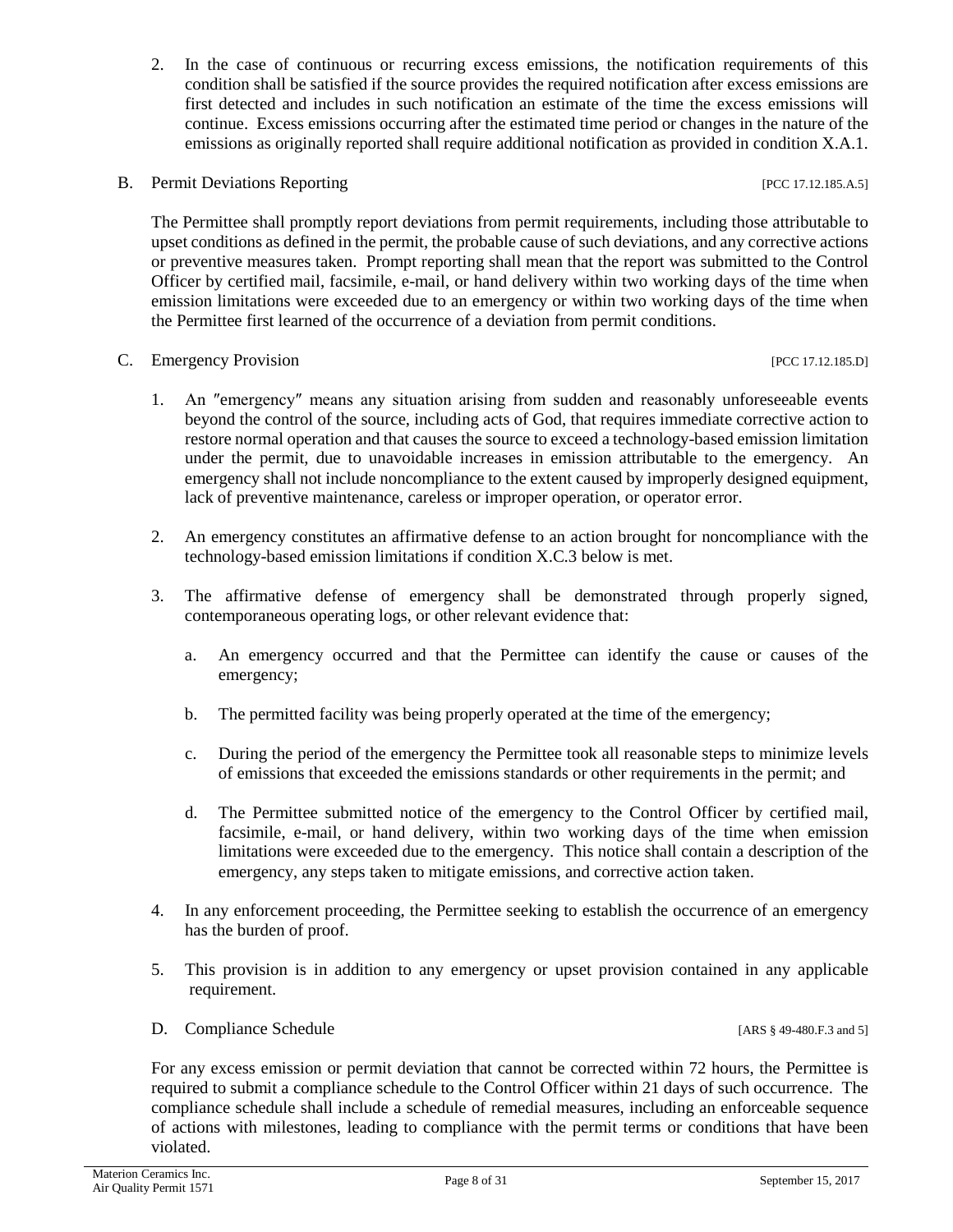- E. Affirmative Defenses for Excess Emissions Due to Malfunctions, Startup, and Shutdown. [PCC 17.12.035]
	- 1. Applicability

This condition establishes affirmative defenses for certain emissions in excess of an emission standard or limitation and applies to all emission standards or limitations except for standards or limitations:

- a. Promulgated pursuant to Sections 111 or 112 of the Clean Air Act,
- b. Promulgated pursuant to Titles IV or VI of the Clean Air Act,
- c. Contained in any Prevention of Significant Deterioration (PSD) or New Source Review (NSR) permit issued by the U.S. EPA, or
- d. Included in a permit to meet the requirements of PCC 17.16.590.A.5.
- 2. Affirmative Defense for Malfunctions

Emissions in excess of an applicable emission limitation due to malfunction shall constitute a violation. When emissions in excess of an applicable emission limitation are due to a malfunction, the Permittee has an affirmative defense to a civil or administrative enforcement proceeding based on that violation, other than a judicial action seeking injunctive relief, if the Permittee has complied with the reporting requirements of condition X.A above and has demonstrated all of the following:

- a. The excess emissions resulted from a sudden and unavoidable breakdown of process equipment or air pollution control equipment beyond the reasonable control of the Permittee;
- b. The air pollution control equipment, process equipment, or processes were at all times maintained and operated in a manner consistent with good practice for minimizing emissions;
- c. If repairs were required, the repairs were made in an expeditious fashion when the applicable emission limitations were being exceeded. Off-shift labor and overtime were utilized where practicable to ensure that the repairs were made as expeditiously as possible. If off-shift labor and overtime were not utilized, the Permittee satisfactorily demonstrated that the measures were impracticable;
- d. The amount and duration of the excess emissions (including any bypass operation) were minimized to the maximum extent practicable during periods of such emissions;
- e. All reasonable steps were taken to minimize the impact of the excess emissions on ambient air quality;
- f. The excess emissions were not part of a recurring pattern indicative of inadequate design, operation, or maintenance;
- g. During the period of excess emissions there were no exceedances of the relevant ambient air quality standards established in PCC Chapter 17.08 that could be attributed to the emitting source;
- h. The excess emissions did not stem from any activity or event that could have been foreseen and avoided, or planned, and could not have been avoided by better operations and maintenance practices;
- i. All emissions monitoring systems were kept in operation if at all practicable; and
- j. The Permittee's actions in response to the excess emissions were documented by contemporaneous records.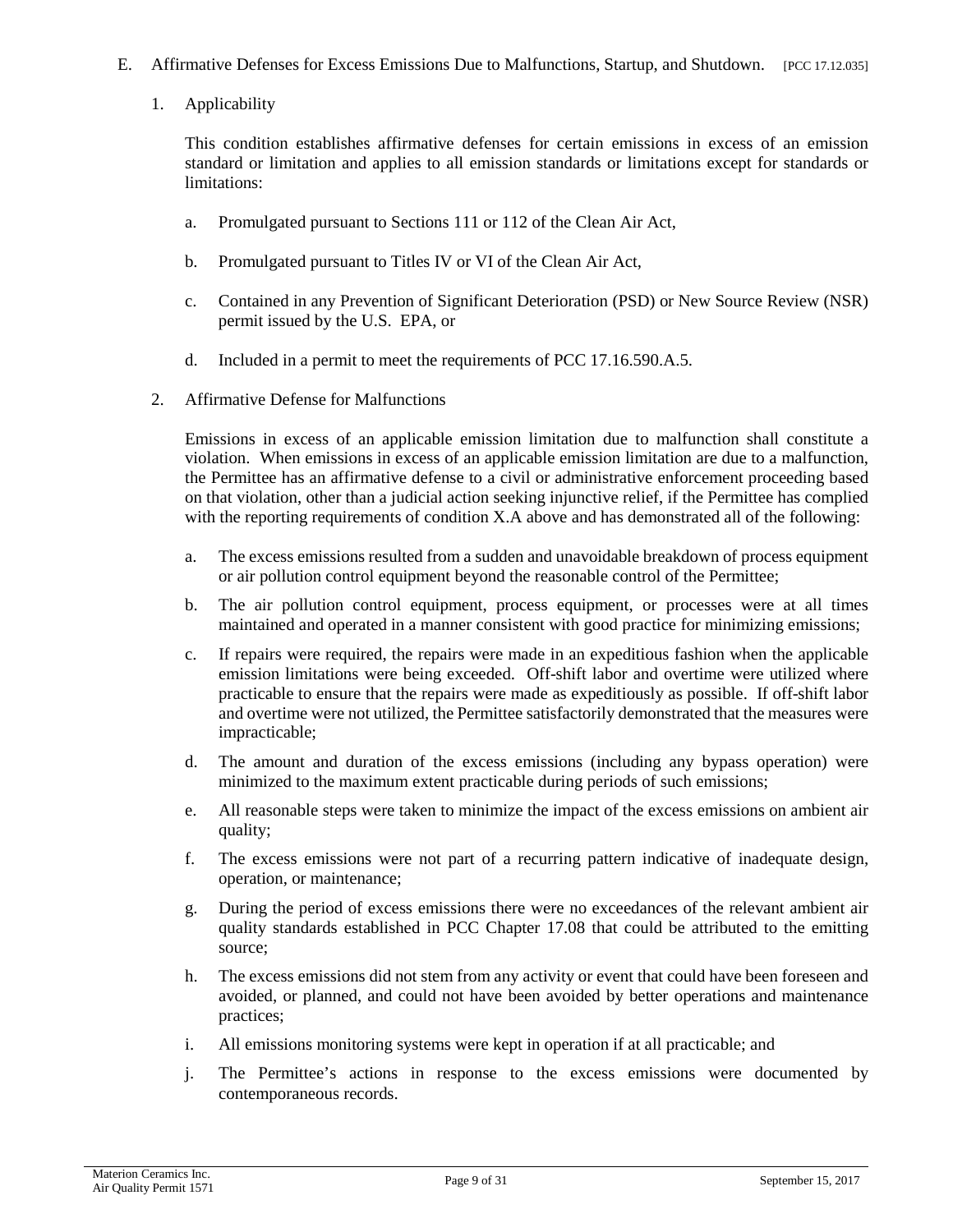- 3. Affirmative Defense for Startup and Shutdown
	- a. Except as provided in condition X.E.3.b below, and unless otherwise provided for in the specific conditions in Part B of this permit, emissions in excess of an applicable emission limitation due to startup and shutdown shall constitute a violation. When emissions in excess of an applicable emission limitation are due to startup and shutdown, the Permittee has an affirmative defense to a civil or administrative enforcement proceeding based on that violation, other than a judicial action seeking injunctive relief, if the owner or operator of the source has complied with the reporting requirements of condition X.A above and has demonstrated all of the following:
		- i. The excess emissions could not have been prevented through careful and prudent planning and design;
		- ii. If the excess emissions were the result of a bypass of control equipment, the bypass was unavoidable to prevent loss of life, personal injury, or severe damage to air pollution control equipment, production equipment, or other property;
		- iii. The source's air pollution control equipment, process equipment, or processes were at all times maintained and operated in a manner consistent with good practice for minimizing emissions;
		- iv. The amount and duration of the excess emissions (including any bypass operation) were minimized to the maximum extent practicable during periods of such emissions;
		- v. All reasonable steps were taken to minimize the impact of the excess emissions on ambient air quality;
		- vi. During the period of excess emissions there were no exceedances of the relevant ambient air quality standards established in PCC Chapter 17.08 that could be attributed to the emitting source;
		- vii. All emissions monitoring systems were kept in operation if at all practicable; and
		- viii. Contemporaneous records documented the Permittee's actions in response to the excess emissions.
	- b. If excess emissions occur due to a malfunction during routine startup and shutdown, then those instances shall be treated as other malfunctions subject to condition X.E.2 above.
- 4. Affirmative Defense for Malfunctions during Scheduled Maintenance

If excess emissions occur due to a malfunction during scheduled maintenance, then those instances will be treated as other malfunctions subject to condition X.E.2 above.

5. Demonstration of Reasonable and Practicable Measures

For an affirmative defense under conditions X.E.2 or 3 above, the Permittee shall demonstrate, through submission of the data and information required by conditions  $X.E.1 - 5$  and  $X.A$  above, that all reasonable and practicable measures within the owner or operator's control were implemented to prevent the occurrence of the excess emissions.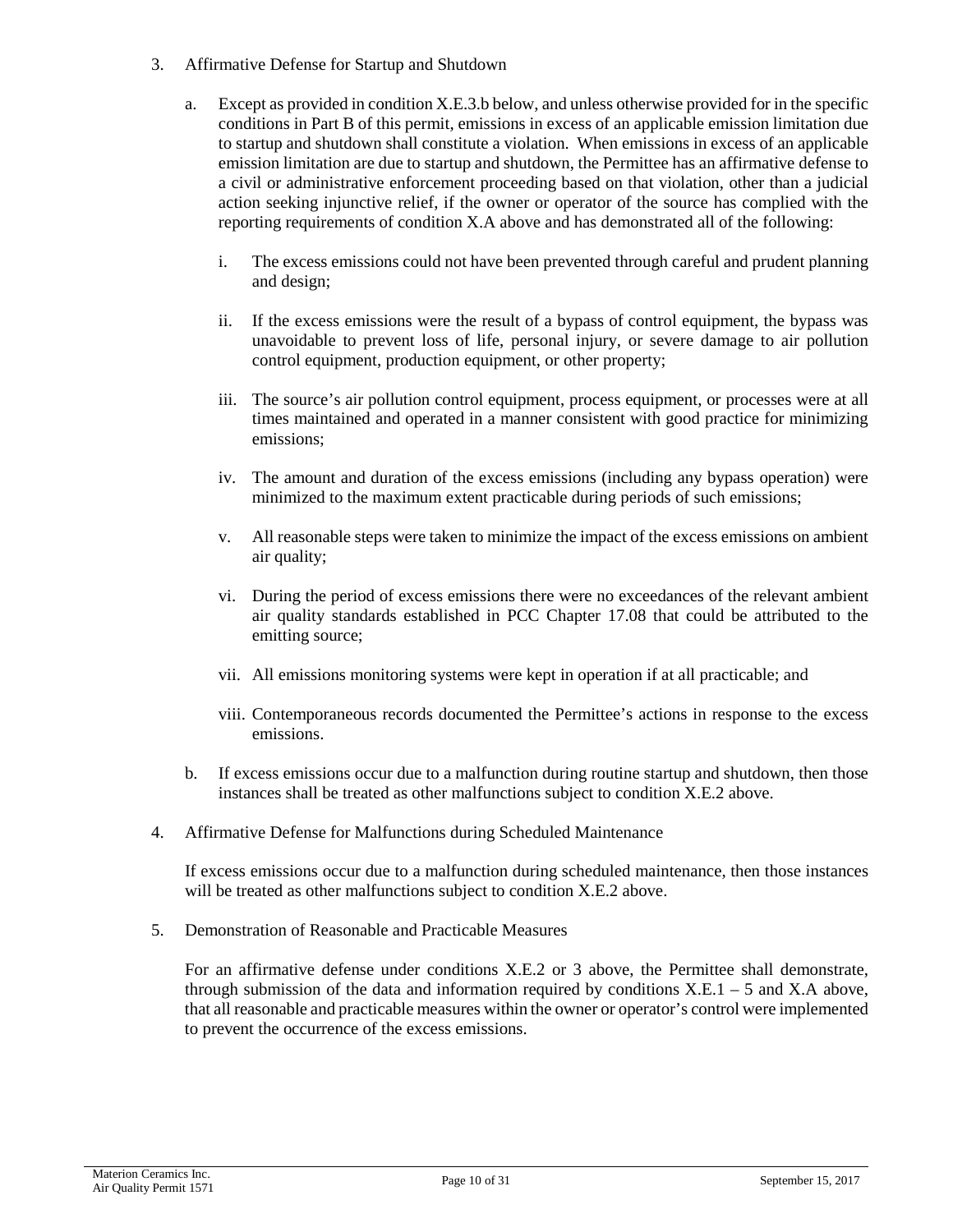#### **XI. RECORDKEEPING REQUIREMENTS** [PCC 17.12.185.A.4]

- A. The Permittee shall keep records of all required monitoring information including but not limited to the following as applicable:
	- 1. The date, place as defined in the permit, and time of sampling or measurements;
	- 2. The date(s) analyses were performed;
	- 3. The name of the company or entity that performed the analyses;
	- 4. A description of the analytical techniques or methods used;
	- 5. The results of such analyses; and
	- 6. The operating conditions as existing at the time of sampling or measurement.
- B. The Permittee shall retain records of all required monitoring data and support information for a period of at least 5 years from the date of the monitoring sample, measurement, report, or application. Support information includes all calibration and maintenance records and original strip chart recordings for continuous monitoring instrumentation, and copies of all reports required by the permit.
- C. All required records shall be maintained either in an unchangeable electronic format or in a handwritten logbook utilizing indelible ink.

#### **XII. REPORTING REQUIREMENTS** [PCC 17.12.185.A.5]

The Permittee shall comply with all of the reporting requirements of this permit. These include all of the following:

- A. Excess emissions; permit deviations, and emergency reports in accordance with condition X above.
- B. Performance test results in accordance with condition XVI.F below.
- C. Other reports required by any condition in Part B of this permit.

#### **XIII. DUTY TO PROVIDE INFORMATION** [PCC 17.12.165.G and PCC 17.12.185.A.7.e]

- A. The Permittee shall furnish to the Control Officer, within a reasonable time, any information that the Control Officer may request in writing to determine whether cause exists for revising, revoking and reissuing, or terminating the permit or to determine compliance with the permit. Upon request, the Permittee shall also furnish to the Control Officer copies of records required to be kept by the permit.
- B. If the Permittee has failed to submit any relevant facts or has submitted incorrect information in the permit application, the Permittee shall, upon becoming aware of such failure or incorrect submittal, promptly submit such supplementary facts or corrected information. In addition, an applicant shall provide additional information as necessary to address any requirements that become applicable to the source after the date it filed a complete application but prior to release of a proposed permit.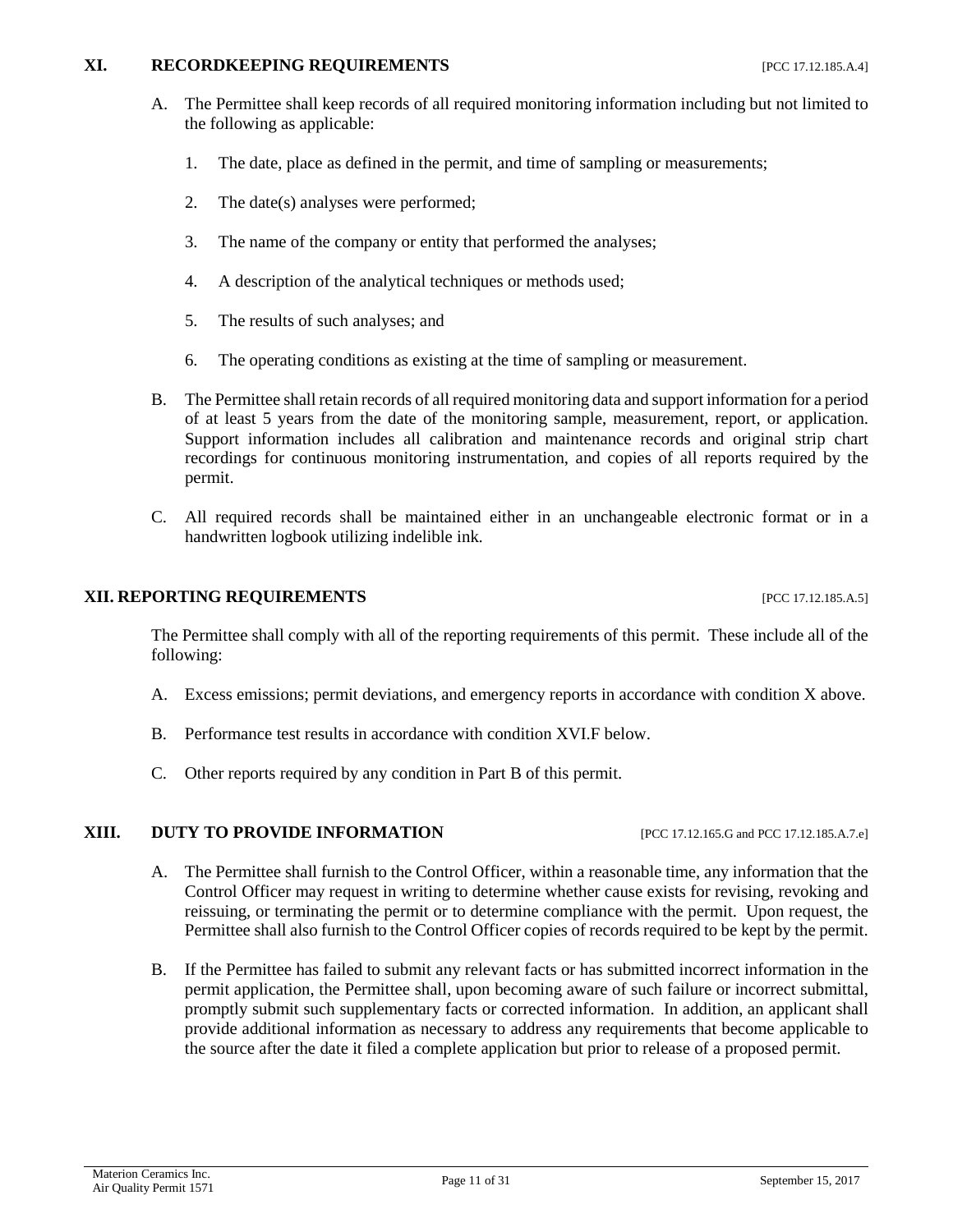#### **XIV. PERMIT AMENDMENT OR REVISION** [PCC 17.12.245, PCC 17.12.255 and PCC 17.12.260]

The Permittee shall apply for a permit amendment or revision for changes to the facility which do not qualify for a facility change without revision under condition XV below, as follows:

- A. Administrative Permit Amendment (PCC 17.12.245);
- B. Minor Permit Revision (PCC 17.12.255);
- C. Significant Permit Revision (PCC 17.12.260).

The applicability and requirements for such action are defined in the above referenced sections of Title 17.

# **XV. FACILITY CHANGES WITHOUT A PERMIT REVISION [PCC 17.12.240]**

- A. Except for a physical change or change in the method of operation at a Class II source requiring a permit revision under PCC 17.12.235, or a change subject to logging or notice requirements in conditions XV.B or C below, a change at a Class II source shall not be subject to revision, notice, or logging requirements.
- B. Except as otherwise provided in the conditions applicable to an emissions cap created under PCC 17.12.195, the following changes may be made if the source keeps onsite records of the changes as provided in condition XV.I below:
	- 1. Implementing an alternative operating scenario, including raw material changes;
	- 2. Changing process equipment, operating procedures, or making any other physical change if the permit requires the change to be logged;
	- 3. Engaging in any new insignificant activity listed in PCC 17.04.340, Insignificant Activities definition; (a) through (i) but not listed in the permit;
	- 4. Replacing an item of air pollution control equipment listed in the permit with an identical (same model, different serial number) item. The Control Officer may require verification of efficiency of the new equipment by performance tests; and
	- 5. A change that results in a decrease in actual emissions if the source wants to claim credit for the decrease in determining whether the source has a net emissions increase for any purpose. The logged information shall include a description of the change that will produce the decrease in actual emissions. A decrease that has not been logged is creditable only if the decrease is quantifiable, enforceable, and otherwise qualifies as a creditable decrease.
- C. Except as provided in the conditions applicable to an emissions cap created under PCC 17.12.195, the following changes may be made if the source provides written notice to the Department in advance of the change as provided below:
	- 1. Replacing an item of air pollution control equipment listed in the permit with one that is not identical but that is substantially similar and has the same or better pollutant removal efficiency: seven days. The Control Officer may require verification of efficiency of the new equipment by performance tests;

.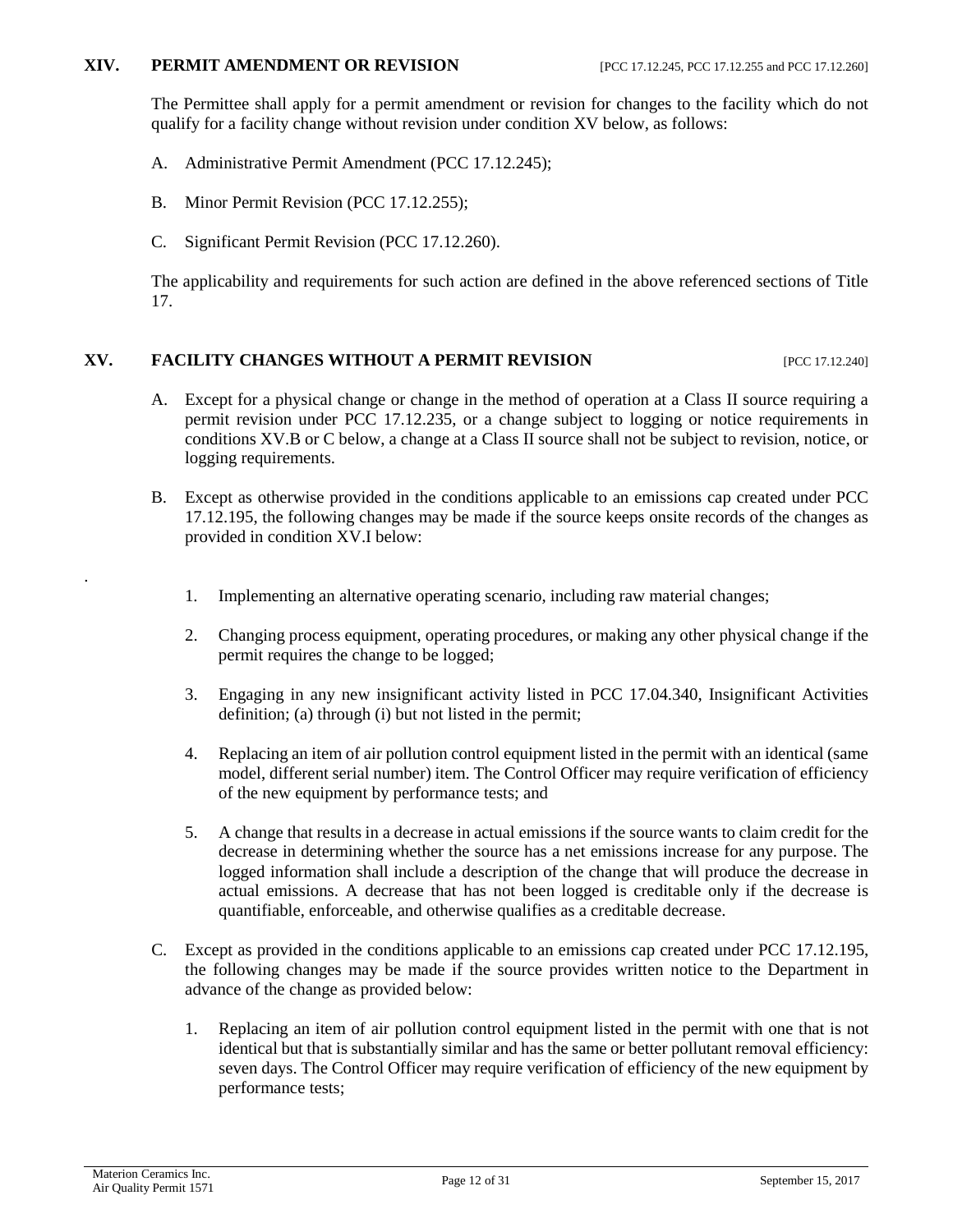- 2. A physical change or change in the method of operation that increases actual emissions more than 10% of the major source threshold for any conventional pollutant but does not require a permit revision: seven days;
- 3. Replacing an item of air pollution control equipment listed in the permit with one that is not substantially similar but that has the same or better efficiency: 30 days. The Control Officer may require verification of efficiency of the new equipment by performance tests;
- 4. A change that would trigger an applicable requirement that already exists in the permit: 30 days unless otherwise required by the applicable requirement;
- 5. A change that amounts to reconstruction of the source or an affected facility: seven days. For purposes of this condition, reconstruction of a source or an affected facility shall be presumed if the fixed capital cost of the new components exceeds 50% of the fixed capital cost of a comparable entirely new source or affected facility and the changes to the components have occurred over the 12 consecutive months beginning with commencement of construction; and
- 6. A change that will result in the emissions of a new regulated air pollutant above an applicable regulatory threshold but that does not trigger a new applicable requirement for that source category: 30 days. For purposes of this requirement, an applicable regulatory threshold for a conventional air pollutant shall be 10% of the applicable major source threshold for that pollutant.
- D. For each change under condition XV.C above, the written notice shall be by certified mail, facsimile, e-mail or hand delivery and shall be received by the Control Officer the minimum amount of time in advance of the change. Notifications of changes associated with emergency conditions, such as malfunctions necessitating the replacement of equipment, may be provided wi7th less than required notice, but must be provided as far in advance of the change, or if advance notification is not practicable, as soon after the change as possible. The written notice shall include:
	- 1. When the proposed change will occur,
	- 2. A description of the change,
	- 3. Any change in emissions of regulated air pollutants, and
	- 4. Any permit term or condition that is no longer applicable as a result of the change.
- E. A source may implement any change in condition XV.C above without the required notice by applying for a minor permit revision under PCC 17.12.255 and complying with PCC 17.12.255.D.2 and G.
- F. The permit shield described in condition XIX below shall not apply to any change made under this condition, other than implementation of an alternate operating scenario under condition XV.B.1 above.
- G. Notwithstanding any other part of this condition, the Control Officer may require a permit to be revised for any change that, when considered together with any other changes submitted by the same source under this condition over the term of the permit, constitutes a change under PCC 17.12.235.A.
- H. If a source change is described under both conditions XV.B and C above, the source shall comply with condition XV.C above. If a source change is described under both condition XV.C above, and PCC 17.12.235.B, the source shall comply with PCC 17.12.235.B.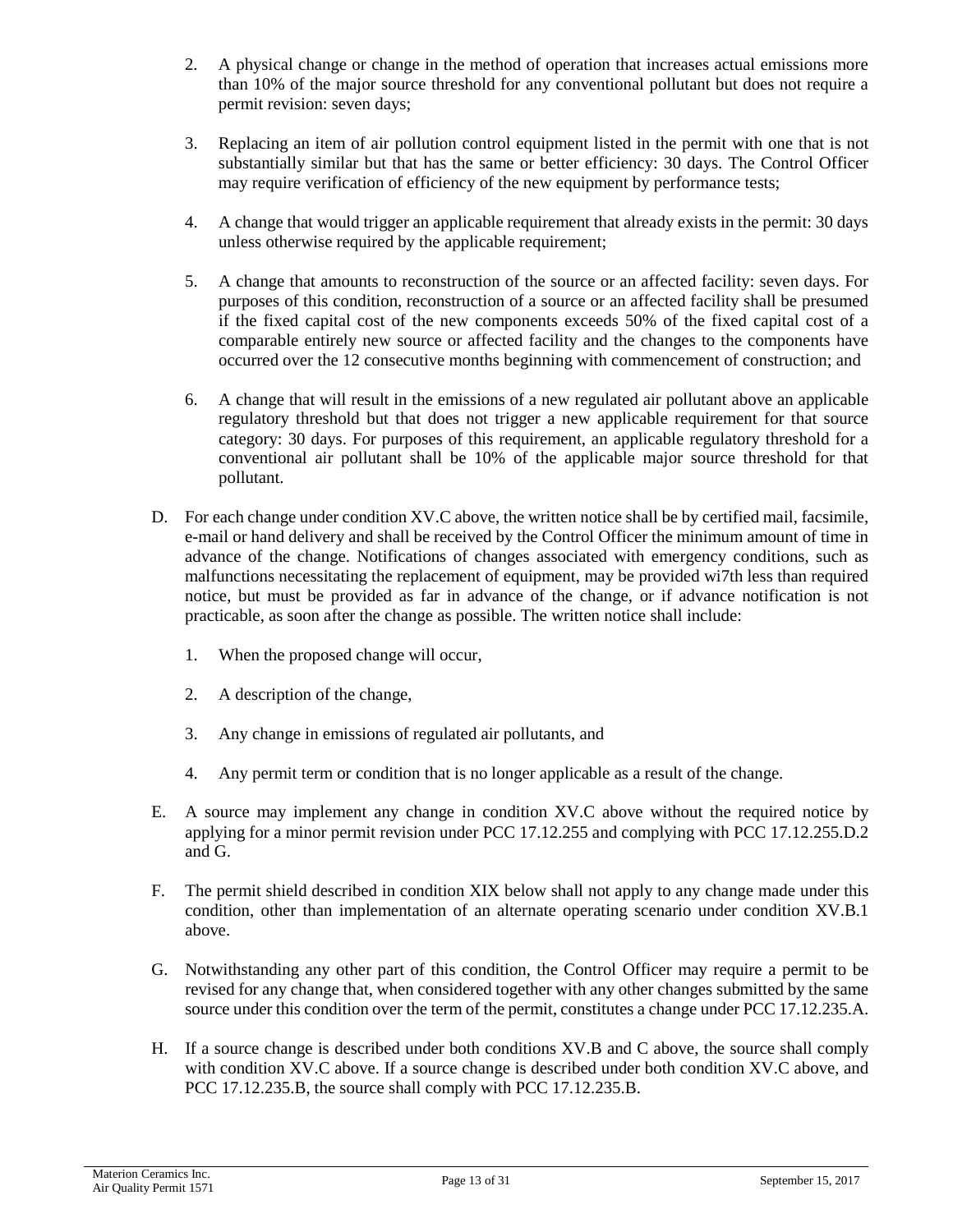- I. A copy of all logs required under condition XV.B above shall be filed with the Control Officer within 30 days after each anniversary of the permit issue date. If no changes were made at the source requiring logging, a statement to that effect shall be filed instead.
- J. Logging Requirements
	- 1. Each log entry required by a change under XV.B above shall include at least the following information:
		- a. A description of the change, including:
			- i. A description of any process change.
			- ii. A description of any equipment change, including both old and new equipment descriptions, model numbers and serial numbers, or any other unique equipment number.
			- iii. A description of any process material change.
		- b. The date and time that the change occurred.
		- c. The provision(s) of condition XV.B above that authorizes the change to be made with logging.
		- d. The date the entry was made and the first and last name of the person making the entry.
	- 2. Logs shall be kept for five years from the date created. Logging shall be performed in indelible ink in a bound log book with sequentially numbered pages, or in any other form, including electronic format, approved by the Control Officer.

### **XVI. TESTING REQUIREMENTS** [PCC 17.12.050]

- A. New sources required to conduct performance testing shall do so within 60 days after the source has achieved the capability to operate at its maximum production rate on a sustained basis but no later than 180 days after initial startup of such sources. The Permittee shall conduct performance testing as specified in Part B of the permit and at such other times as may be required by the Control Officer. The Permittee shall furnish the control officer a written report or the results of the tests.
- B. Operational Conditions During Testing

Performance tests shall be conducted while the unit is operating at full load under representative operational conditions unless other conditions are required by the applicable test method or in this permit. With prior written approval from the Control Officer, testing may be performed at a lower rate. Operations during start-up, shutdown, and malfunction (as defined in PCC 17.04.340.A) shall not constitute representative operational conditions unless otherwise specified in the applicable requirement.

C. Test Procedure

Tests shall be conducted and data reduced in accordance with the test methods and procedures contained in the Arizona Testing Manual, 40 CFR 52; Appendices D and E, 40 CFR 60; Appendices A through F; and 40 CFR 61, Appendices B and C unless modified by the Control Officer pursuant to PCC 17.12.050.B.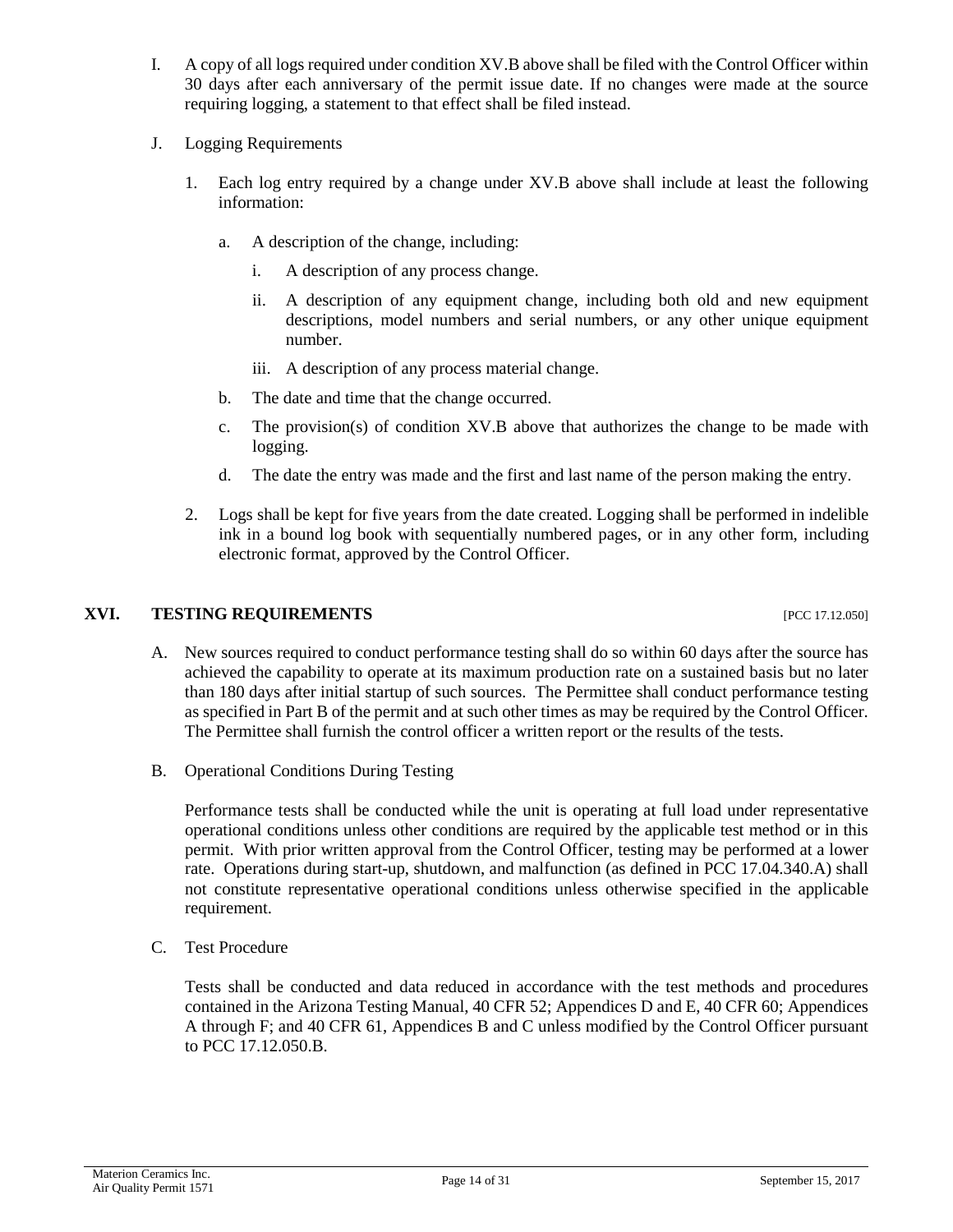#### D. Test Plan

At least 14 calendar days prior to performing a test, the Permittee shall submit a test plan to the Control Officer, in accordance with PCC 17.12.050.D and the Arizona Testing Manual. This test plan must include the test duration, test location(s), test methods, and source operation and other parameters that may affect the test results.

E. Stack Sampling Facilities

The Permittee shall provide or cause to be provided, performance testing facilities as follows:

- 1. Sampling ports adequate for test methods applicable to the facility;
- 2. Safe sampling platform(s);
- 3. Safe access to sampling platform(s); and,
- 4. Utilities for sampling and testing equipment.
- F. Interpretation of Final Results

Each performance test shall consist of three separate runs using the applicable test method. Each run shall be conducted for the time and under the conditions specified in the applicable standard. For the purpose of determining compliance with an applicable standard, the arithmetic mean of the results of the three runs shall apply. In the event that a sample is accidentally lost or conditions occur in which one of the three runs is required to be discontinued because of forced shutdown, failure of an irreplaceable portion of the sample train, extreme meteorological conditions, or other circumstances beyond the Permittee's control, compliance may, upon the Control Officer's approval, be determined using the arithmetic mean of the results of the other two runs. If the Control Officer or the Control Officer's designee is present, tests may only be stopped with the Control Officer's or such designee's approval. If the Control Officer or the Control Officer's designee is not present, tests may only be stopped for good cause. Good cause includes: forced shutdown, failure of an irreplaceable portion of the sample train, extreme meteorological conditions, or other circumstances beyond the Permittee's control. Termination of any test without good cause after the first run is commenced shall constitute a failure of the test. Supporting documentation, which demonstrates good cause, must be submitted.

G. Report of Final Test Results

A written report of the results of all performance tests shall be submitted to the Control Officer within 45 days after the test is performed. The report shall be submitted in accordance with the Arizona Testing Manual and PCC 17.12.050.A.

# **XVII. PROPERTY RIGHTS** [PCC 17.12.185.A.7.d]

This permit does not convey any property rights of any sort, or any exclusive privilege.

#### **XVIII. SEVERABILITY CLAUSE III. SEVERABILITY CLAUSE**

The provisions of this permit are severable. In the event of a challenge to any portion of this permit, or if any portion of this permit is held invalid, the remaining permit conditions shall remain valid and in force.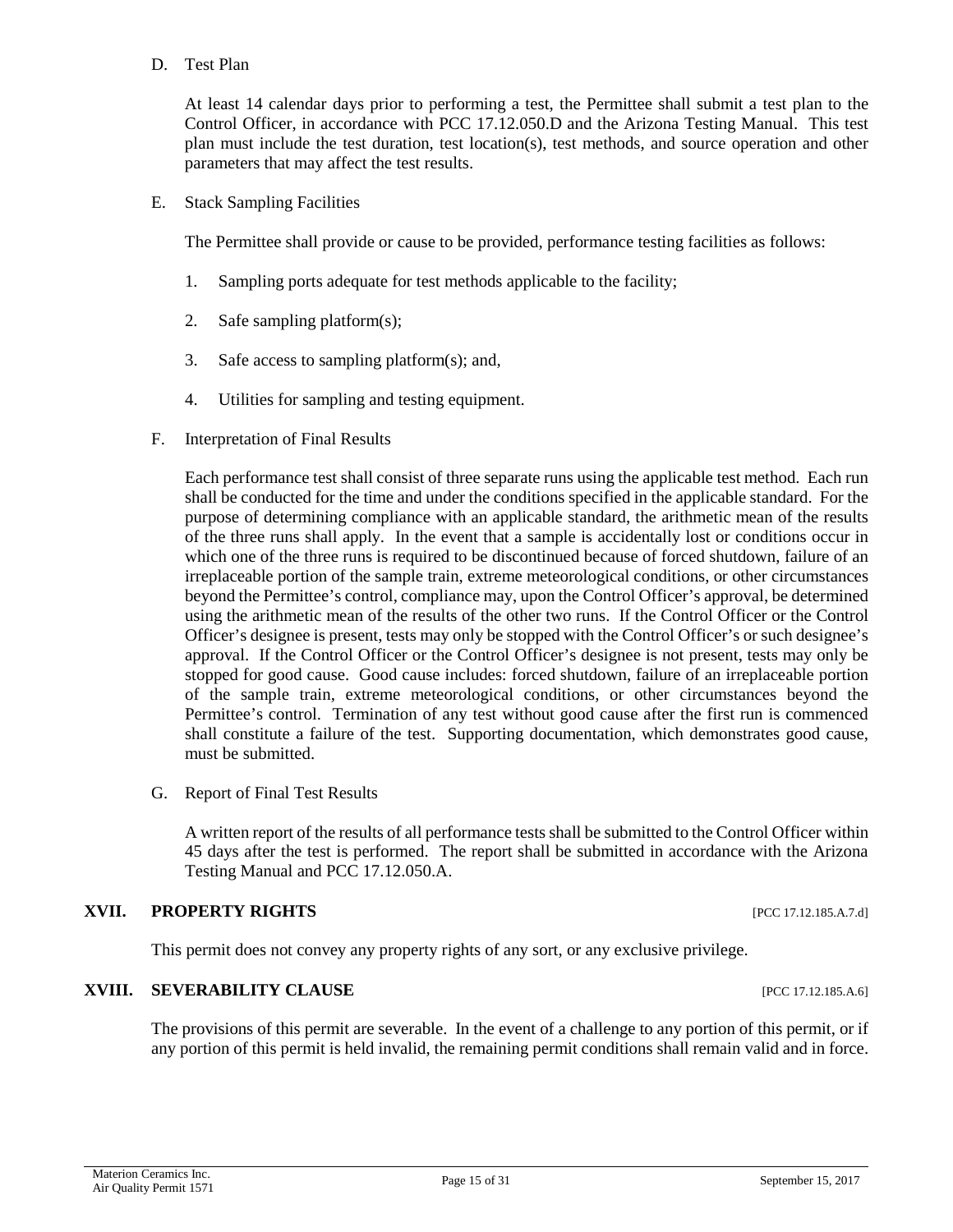#### **XIX. PERMIT SHIELD [PCC 17.12.310]**

Compliance with the conditions of this permit shall be deemed compliance with any applicable requirement identified in the permit as of the date of permit issuance, provided that such applicable requirements are expressly identified in the permit. The permit shield shall not apply to any change made pursuant to conditions XIV.B and XV above except as provided in condition XV.F above.

### **XX. ACCIDENT PREVENTION REQUIREMENTS UNDER THE CLEAN AIR ACT (CAA Section 112(r))**

Should this stationary source, as defined in 40 CFR, Section 68.3, become subject to the accidental release prevention regulations in 40 CFR, Part 68, then the Permittee shall submit a risk management plan (RMP) by the date specified in 40 CFR, Section 68.10 and shall certify compliance with the requirements of 40 CFR Part 68.

### **XXI. ASBESTOS REQUIREMENTS (Demolition/ Renovation)** [40 CFR 61, Subpart M]

Should this stationary source, pursuant to 40 CFR 61, Subpart M become subject to the National Emission Standards for Hazardous Air Pollutants - Asbestos for asbestos regulations when conducting any renovation or demolition at this premises, then the Permittee shall submit proper notification as described in 40 CFR Subpart M and shall comply with all other applicable requirements of subpart M. The Permittee shall keep a record of all relevant paperwork on file.

### **XXII. STRATOSPHERIC OZONE DEPLETING SUBSTANCES** [40 CFR 82 and PCC 17.16.710]

The Permittee shall not use, sell, or offer for sale any fluid as a substitute material for use in any motor vehicle, residential, commercial, or industrial air conditioning system, refrigerator or freezer unit, or other cooling or heating device designed to use a chlorofluorocarbon (CFC) or hydrochlorofluorocarbon (HCFC) compound as a working fluid, unless such fluid has been approved for sale and such use by the Administrator. The Permittee shall keep a record of all paperwork relevant to the applicable requirements of 40 CFR 82, Subpart F onsite.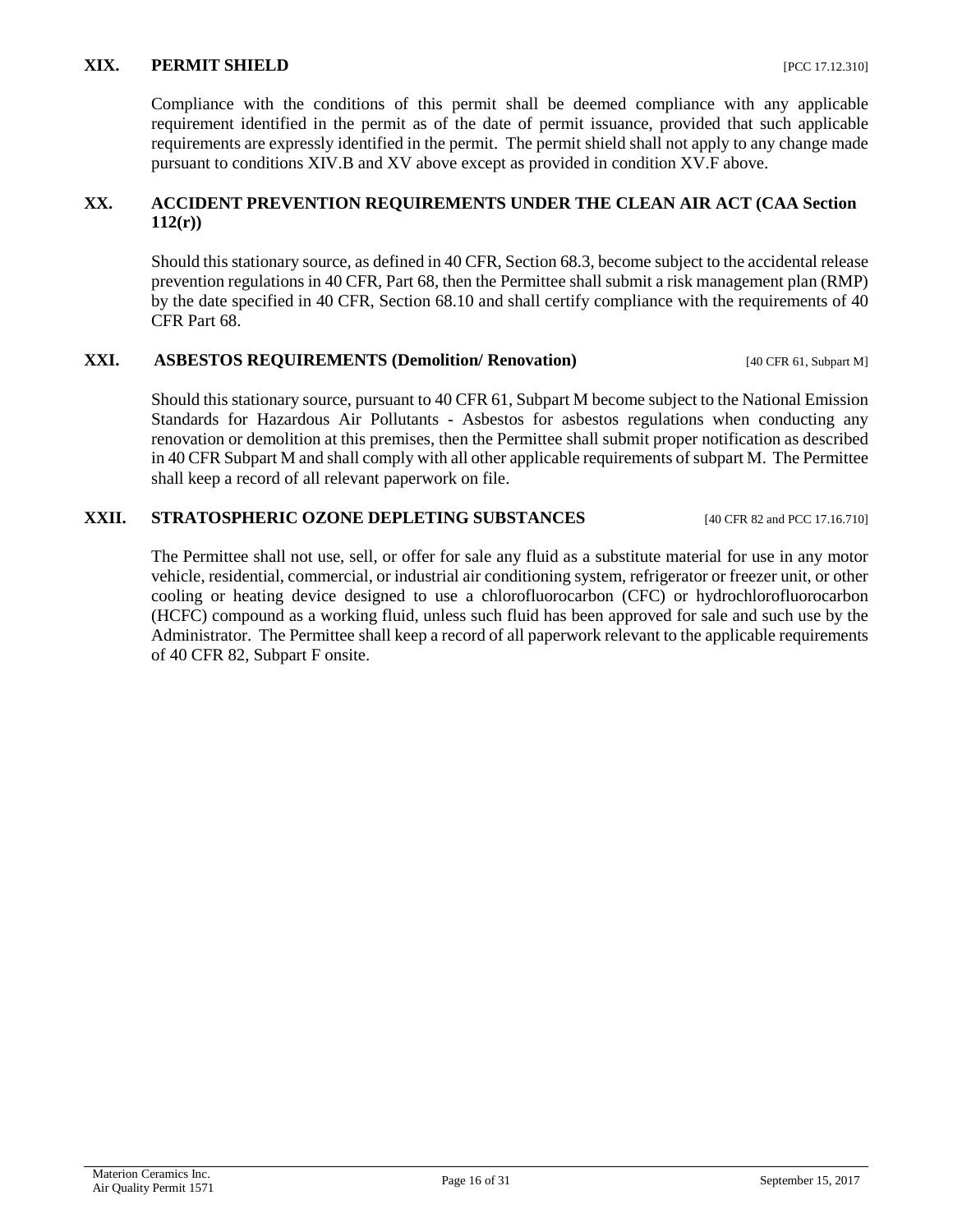#### **PART B**

#### **BERYLLIUM PROCESSING SPECIFIC CONDITIONS**

#### <span id="page-16-0"></span>**I. Applicability**

This Part contains specific conditions applicable to stationary sources including the ceramic plant and machine shop operations at the facility as defined in 40 CFR Part 61 Subpart C, National Emission Standard for Beryllium.

#### **II. Emission Limitations, Standards and Operational Requirements**

A. The Permittee shall not allow total emissions to the atmosphere from the stationary sources subject to this Part to exceed 10 grams of beryllium over a 24-hour period. [40 CFR 61.32(a)]

### **[Federally Enforceable Requirement]**

B. The Permittee shall install, operate, and maintain air pollution control equipment listed in Attachment 2 that consists of the following components: [40 CFR 61.12.c & PCC 17.12.185.A.2]

#### **[Federally Enforceable Requirement & Material Permit Condition]**

- 1. A 40K cubic feet per minute capacity HEPA filtered air pollution control device that includes two (2) 80 cartridge filter houses and one (1) two stage final safety filter house.
- 2. A 15K cubic feet per minute capacity HEPA filtered air pollution control device that includes one (1) 60 cartridge filter house and one (1) three stage final safety filter house.
- 3. A 7K cubic feet per minute capacity (Torit) HEPA filtered air pollution control device that includes one (1) multi-stage wet separator filter, one (1) primary filter bank, and one (1) final safety filter bank.
- 4. A 6.5K cubic feet per minute capacity (EF1) HEPA filtered air pollution control device that includes One (1) pre-filter stage, one (1) intermediate filter stage, One (1) pre-filter stage and one (1) HEPA filter stage.
- 5. The Permittee shall exhaust each of the four systems (i.e., conditions II.B.1-4 above) to a single final exhaust stack.
- C. The Permittee shall not emit or allow to be emitted, beryllium emissions from any operations, roof vent, doorway or other opening from stationary sources except through the air pollution control equipment and the stack identified in II.B of this Part, by implementing an emissions prevention plan as required in condition III.D of this Part. [PCC 17.12.185.A.2]

# **[Material Permit Condition]**

- D. The Permittee shall not emit or allow to be emitted, beryllium emissions when changing filters or collector drums on any of the air pollution control equipment identified in condition II.B of this Part by implementing the following operation and maintenance procedures: [PCC 17.12.185.A.2]
	- 1. 40K Final Safety Filter Change Procedure, (EV-3-0011) dated 10/12/2006.
	- 2. 15K Final Safety Filter Change Procedure, (EV-3-0012) dated 10/12/2006.
	- 3. Torit Final Safety Filter Change Procedure, (EV-3-0013) dated 10/12/2006.
	- 4. Dust Collector Drum Change out Procedure, (EV-3-0009) Revised 5/10/2010.
- E. The Permittee shall set the alarm level on each particulate monitoring device at 100 pico amps sustained for a period of 5 minutes or longer. [PCC 17.12.185.A.2]

#### **[Material Permit Condition]**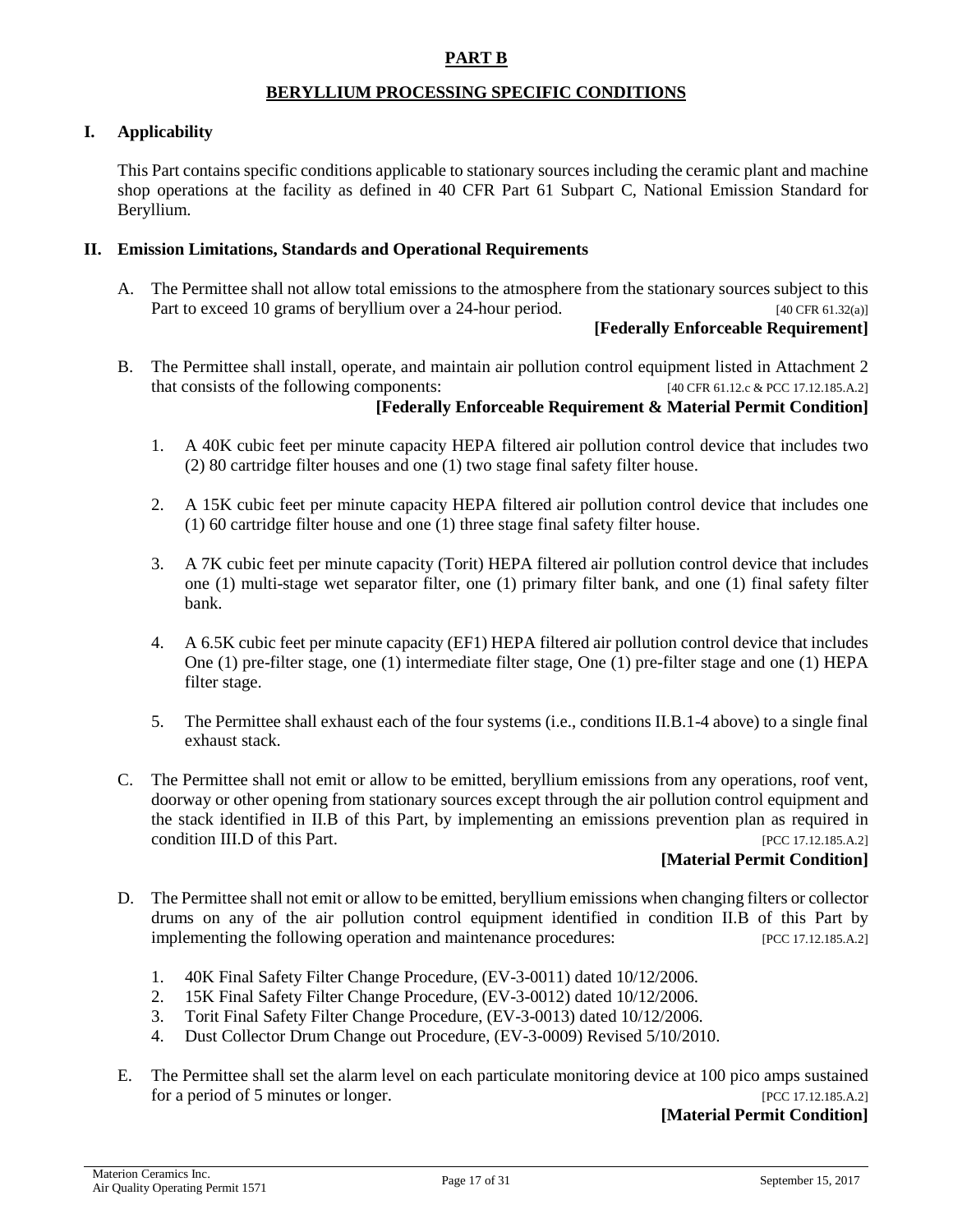- F. Any changes to the operation and maintenance procedures originally approved by the Control Officer and identified in conditions II.D and III.E.5 of this Part, shall be submitted to and approved by the Control Officer prior to implementation.
- G. The Permittee shall operate the air pollution control equipment and the Particulate Monitoring System (PMS) at all times when there is the potential to emit beryllium or beryllium containing compounds. In the event of PMS failure, the Permittee may continue to operate the facility while repairs to the PMS are made. [PCC 17.12.185.A.2]

# **[Material Permit Condition]**

H. The Permittee shall not cause, suffer, allow, or permit diffusion of visible emissions, including fugitive dust, beyond the property boundary line within which the emissions become airborne, without taking reasonably necessary and feasible precautions to control generation of airborne particulate matter. Sources may be required to cease temporarily the activity or operation that is causing or contributing to the emissions until reasonably necessary and feasible precautions are taken.

#### [SIP Rule 343 & PCC 17.16.050.D] **[Federally Enforceable Requirement]**

I. The Permittee shall maintain and operate the source, including associated equipment for air pollution control and the Particulate Monitoring System, in a manner consistent with good air pollution control practice for minimizing emissions. Determination of whether acceptable operating and maintenance procedures are being used will be based on information available to the Administrator and Control Officer that may include, but is not limited to, monitoring results, review of operating and maintenance procedures, and inspection of the source. [40 CFR 61.12(c) & PCC 17.12.350]

### **[Federally Enforceable & Material Permit Condition]**

J. The Permittee shall not build, erect, install, or use any article machine, equipment, process, or method, the use of which conceals an emission which would otherwise constitute a violation of an applicable standard. Such concealment includes, but is not limited to, the use of gaseous dilutants to achieve compliance with a visible emissions standard, and the piecemeal carrying out of an operation to avoid coverage by a standard that applies only to operations larger than a specified size.

[40 CFR 61.19] **[Federally Enforceable Requirement]**

K. Where the Permittee locates a stack, vent or other outlet at such a level that fumes, gas, mist, odor, smoke, vapor or any combination thereof constituting air pollution are discharged to adjoining property, the Control Officer may require the installation of abatement equipment or the alteration of such stack, vent or other outlet by the owner or operator thereof to a degree that will adequately dilute, reduce or eliminate the discharge of air pollution to adjoining property. [PCC 17.16.430.G]

#### **[Material Permit Condition]**

L. The Permittee shall not cause, allow or permit the emission of particulate matter, caused by combustion of fuel, from any fuel burning operation in excess of the amount calculated by the following equation:

> [SIP Rule 332 & PCC 17.16.165.C.1] **[Federally Enforceable Requirement]**

 $E = 1.02 Q^{0.769}$ 

Where:

 $E =$  the maximum allowable particulate emissions rate in pounds-mass per hour.  $Q =$  the heat input in million BTU per hour.

M. The actual values shall be calculated from the applicable equations and rounded off to two decimal places. [PCC 17.16.165.D]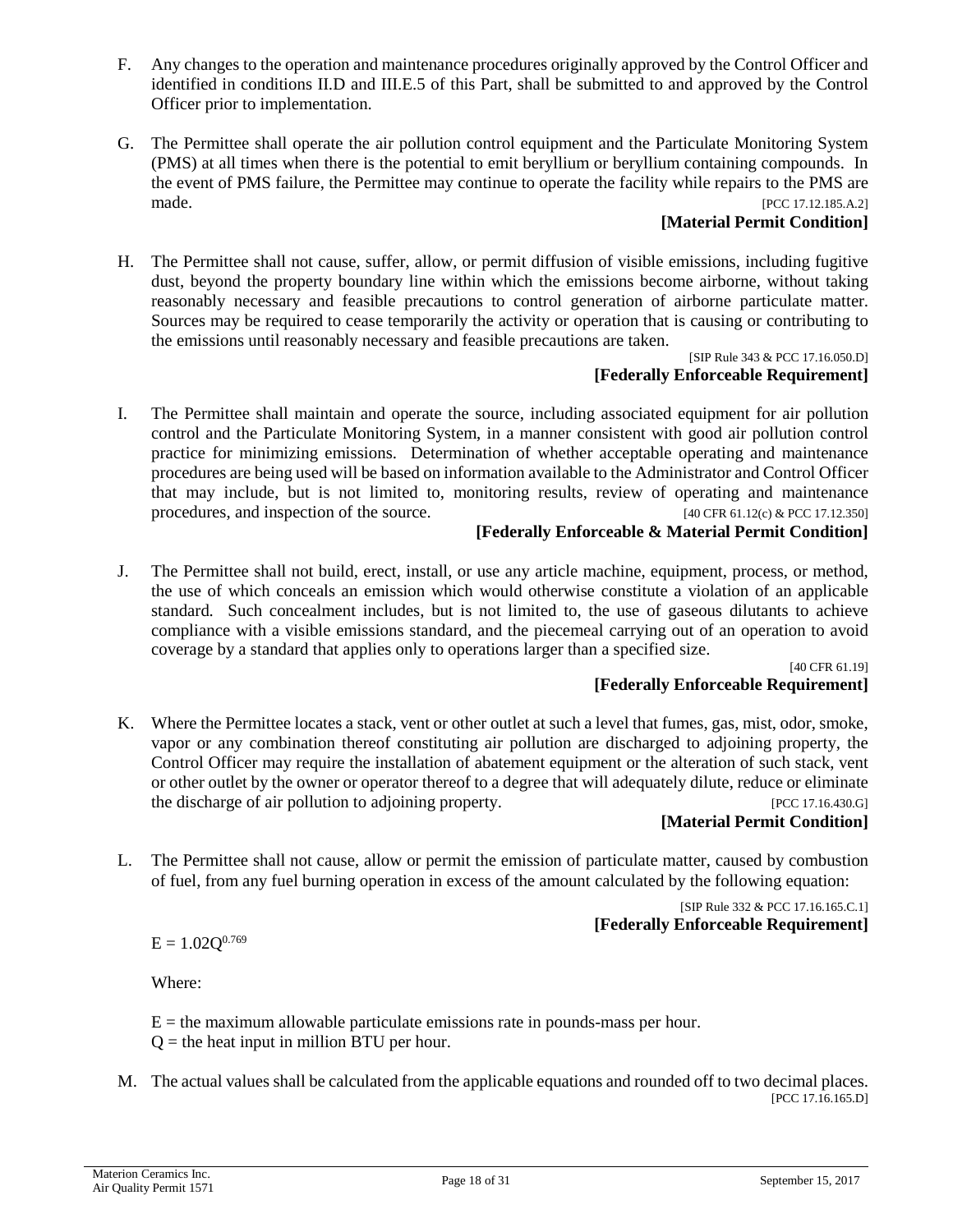N. The Permittee shall use only Pipeline Quality Natural Gas. [PCC 17.12.185.A.2]

O. The opacity of effluent from any stack or point source shall not exceed 40%, as determined by reference Method 9 of the Arizona Testing Manual. *ISIP Rule 321]* [SIP Rule 321]

# **[Federally Enforceable Requirement]**

- P. The Permittee shall not allow the opacity of any plume or effluent to be greater than 20% in any area that is attainment or unclassified for each particulate matter standard except as provided in PCC 17.16.130.d and e. **[PCC 17.16.130.B.3]**
- Q. No person shall transport or store VOCs without taking necessary and feasible measures to control evaporation, leakage or other discharge into the atmosphere. [PCC 17.16.400]

### **III. Monitoring & Recordkeeping Requirements** [PCC 17.12.185.A.3 & 4]

- A. The Permittee shall record each instance of activation of each air pollution control device, identified in II.B of this Part. At minimum, the record shall include the date, start and stop time(s) of activation of each device, and name of the person making the entry. Once an individual's name is entered into the log, the person's initials may be entered instead of their name.
- B. The Permittee shall digitally record all particulate monitoring device alarm instances greater than 100 pico amps sustained for a period of 5 minutes or longer. Each digital record shall include sufficient notes that clarify the circumstance of the alarm event (weather, maintenance, other).
- C. The Permittee shall perform weekly checks of the powered exhaust vents (as listed in Table 3 of this Part), doorways, and outside duct work including all collection and filtering systems that have a potential for carrying beryllium containing compounds for evidence of any emissions. At a minimum, the inspection record shall include the date, the identification of the collection or filter system, vent, or doorway being checked, the name of the person making the check, and the results of the check (i.e., any indications of any emissions, leaks or damage that were identified, and, if so, what corrective action was taken).
- D. The Permittee shall implement the Emissions Prevention Plan procedures approved by the Control Officer. The plan is herein incorporated by reference. Any changes to the Emissions Prevention Plan shall follow the procedures in XIV and XV of Part A.
- E. The Permittee shall perform the following: [PCC 17.12.185.A.2]
	- 1. Operate photohelic gauges to continuously monitor the pressure drops across both the primary and final filters of the 15k cfm and 40k cfm air pollution control systems.
	- 2. Operate photohelic gauges to continuously monitor pressure drops across the final filters of the 7k cfm and 6.5k cfm air pollution control systems.
	- 3. Maintain air pollution control systems so that they operate within operating ranges specified in Table 2 of this Part.
	- 4. Interlock the photohelic gauges, identified in III.E.1-2 of this Part, to the fans powering the air pollution control systems to provide automatic shutdown in the event pressure drops reach failure indication levels given in Table 2 of this Part.
	- 5. Maintain the particle monitoring system according to the 'APC Referenced Procedures and Forms'.
	- 6. Operate the particle monitoring system to continuously monitor the exhaust air whenever the pollution control equipment is in operation.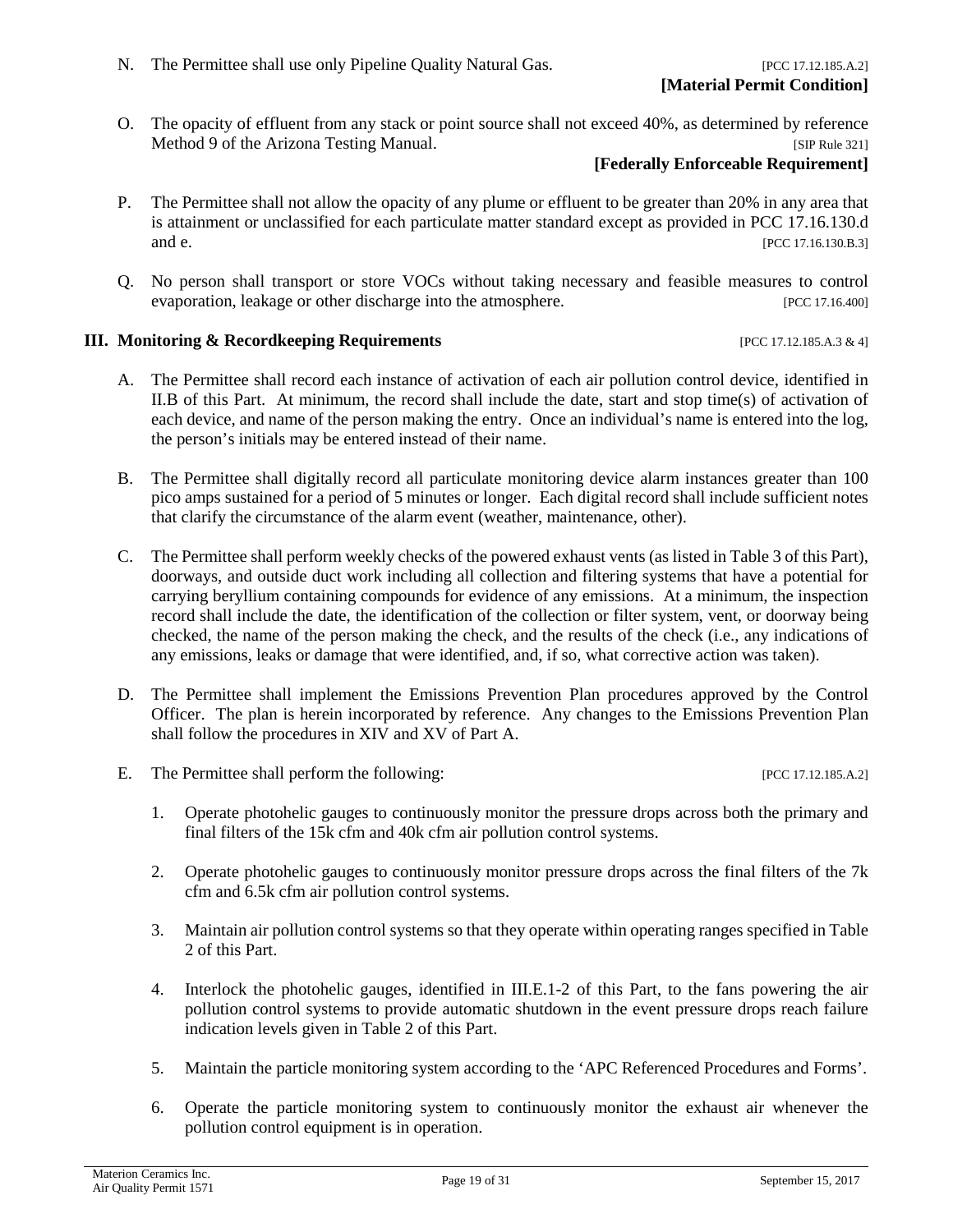F. The Permittee shall operate the above monitoring and automatic shutdown system, III.E.1-2 of this Part, whenever there is the potential to emit beryllium or beryllium containing compounds. For purposes of IV.A.3 of this Part, a deviation from permit requirements shall be determined to have occurred if the pressure drop across the filter system segments falls outside the values listed in column four, Table 2 of this Part:

| <b>Air Pollution</b><br><b>Control</b><br><b>Device</b><br><b>Collection</b><br><b>System</b> | <b>Segment</b>            | <b>Operating Range</b><br>(inches water gauge) | <sup>1</sup> Efficiency<br><b>Boundary Range</b><br>(inches water gauge) | <b>Meter ID Code</b><br>(stenciled at the location) |
|-----------------------------------------------------------------------------------------------|---------------------------|------------------------------------------------|--------------------------------------------------------------------------|-----------------------------------------------------|
| $40K$ cfm                                                                                     | Primary<br><b>Filters</b> | $1.5 - 2.5$                                    | <0.1, >7.0                                                               | A, B                                                |
| $40K$ cfm                                                                                     | <b>Final Filters</b>      | $0.4 - 2.4$                                    | <0.1, >7.0                                                               | D                                                   |
| 15K cfm                                                                                       | Primary<br><b>Filters</b> | $1.5 - 2.5$                                    | <0.1, >7.0                                                               | C                                                   |
| 15K cfm                                                                                       | <b>Final Filters</b>      | $0.4 - 1.5$                                    | <0.1, >7.0                                                               | E                                                   |
| 7K cfm (Torrit)                                                                               | <b>Final Filters</b>      | $0.4 - 2.4$                                    | <0.1, >7.0                                                               | $\boldsymbol{\mathrm{F}}$                           |
| $6.5K$ cfm (EF1)                                                                              | Primary<br>and Final      | $1.5 - 4.0$                                    | <0.1, >7.0                                                               | G                                                   |

- G. The Permittee shall record each instance when the filters in any of the four air pollution control devices are replaced. The record shall include, at a minimum, the time and date the filters were replaced, the segment of the air pollution control equipment affected, the basis for replacing the filters, procedures used to replace the filter, and the name of the person replacing the filters.
- H. The Permittee shall record each instance when the dust collector drum is changed out. At a minimum, the record shall include the date, identification of the collection point location, the condition of the drum, the amount of material in the drum, the name of the person making the change out, and any occurrence of beryllium spill from this collection activity. The Permittee shall submit detailed written reports of any beryllium spills from this activity, including photographs of any spills occurring outside negative pressure containment.
- I. The Permittee shall place an identifying sign at the interior location of the power switch for each of the powered exhaust vents located in production areas and listed in Table 3 of this Part below. The specific vents are identified using the same numbering scheme found on the Materion schematic entitled "Building Penetrations" dated January 25, 2001, and provided to the Control Officer as part of the amended application. The sign shall state that, in the event of a beryllium powder spill, the exhaust fan(s) in the vent(s) affected by the spill shall immediately be shut off. Such a requirement shall be incorporated in the Materion's emission prevention plan.

<span id="page-19-0"></span>Materion Ceramics Inc. <sup>1</sup> Manufacturer's upper limit (failure limit)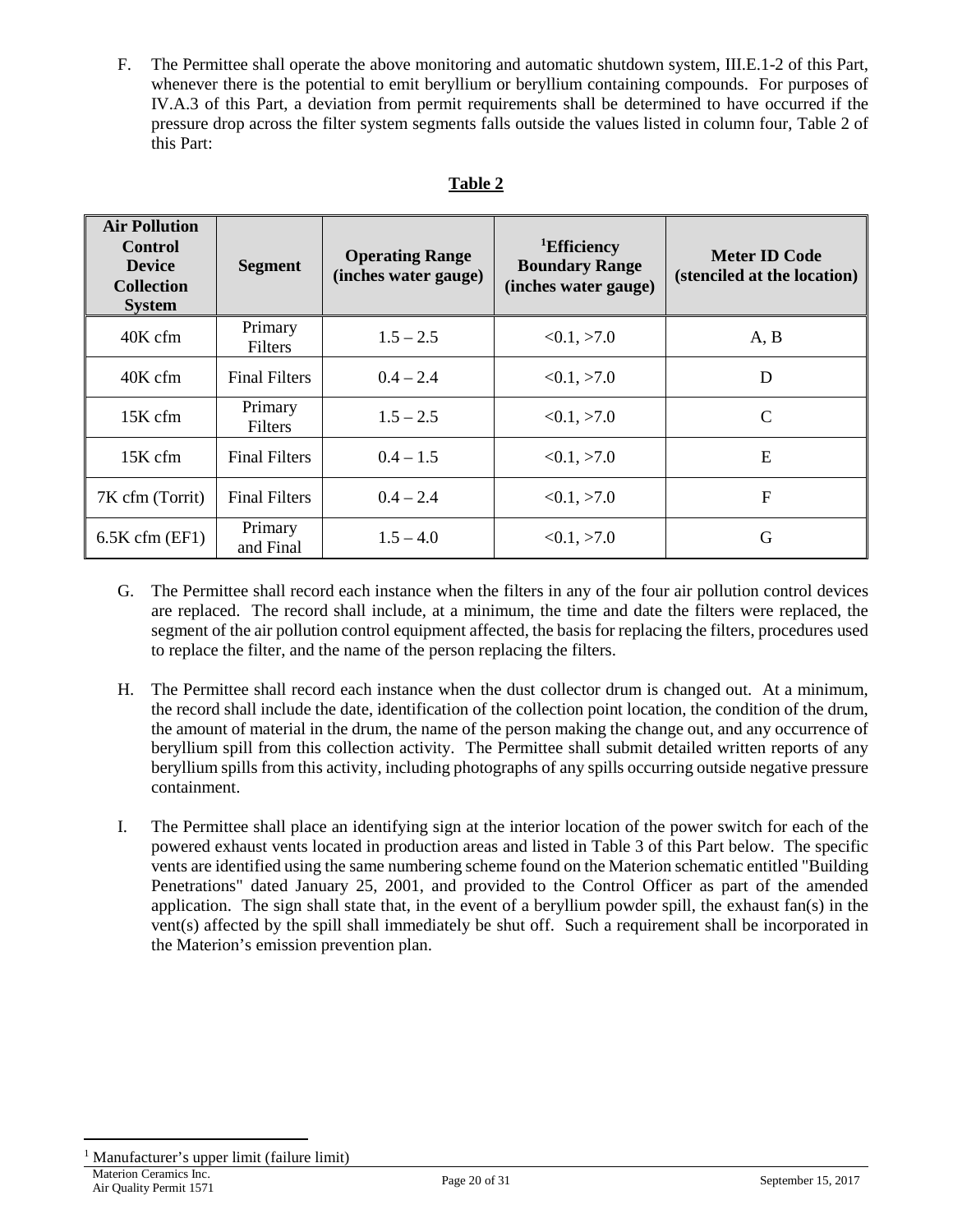| <b>Vent Description</b> | Capacity (cfm) | <b>Vent Number</b> |
|-------------------------|----------------|--------------------|
| Firing Room #1          | 13,000         |                    |
| Lapping Room            | 10,000         | 2                  |
| Lapping Room            | 10,000         | 3                  |
| Firing Room #1          | 13,000         | 4                  |
| Firing Room #1          | 13,000         | 5                  |
| Firing Room #2          | 13,000         | 6                  |
| Firing Room #2          | 10,000         |                    |

**Table 3**

- J. The Permittee shall not allow emissions of beryllium powder from any of the powered exhaust vents located in the areas listed in Table 3 of this Part.
- K. The Permittee shall record each instance when a powered exhaust fan in a vent listed in Table 3 of this Part is shut down in response to a beryllium powder spill.
- L. When requested by the Control Officer, the Permittee shall perform testing on any of the powered exhaust vents listed in Table 3 of this Part. Testing shall be performed in accordance with methods approved by the Control Officer.
- M. Fuel-Fired Equipment

The Control Officer may request the Permittee observe the exhaust stack or stacks of the fuel-fired equipment once per calendar quarter for evidence of abnormal emissions. The Permittee shall record the results of each of these quarterly observations in a log containing the date of the check, the person making the check, the specific stack observed, and whether abnormal emissions were observed. If abnormal emissions were observed, the Permittee shall include in the log entry any corrective action taken.

N. Record Retention

Records of all monitoring data and support information including calibration, maintenance records, established 'APC Referenced Procedures and Forms' and manufacturer instruction manuals shall be maintained on site for a period of the permit term. [PCC 17.12.185.A.4]

#### **IV. Reporting Requirements** [PCC 17.12.185.A.5 & PCC 17.12.210]

- A. Special Reporting for the Affected Source or Process
	- 1. Initial Notifications
		- a. The Permittee notified the Administrator and Control Officer regarding start-up of the existing stationary sources on June 2, 1980.
		- b. The Permittee shall furnish the Administrator and Control Officer with written notification of the anticipated date of initial startup of a new stationary source not more than 60 days nor less than 30 days before that date and a notification of the actual date of initial startup of the source within 15 days after that date. [40 CFR 61.09]

#### **[Federally Enforceable Requirement]**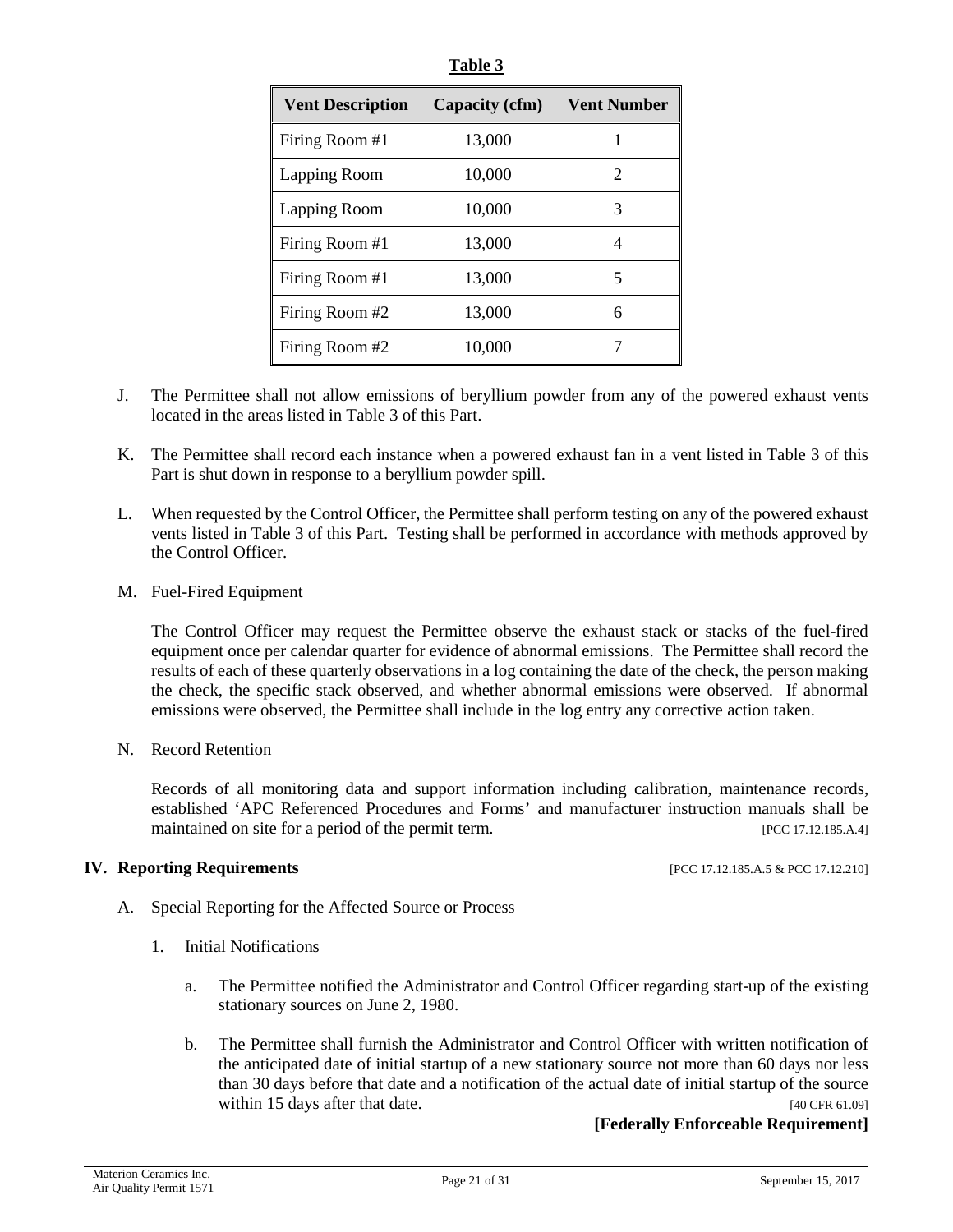- 2. Reporting of Stack Particle Probe Alarm Triggers
	- a. During operational hours, including scheduled maintenance hours, when the exhaust stack and any of the air pollution control systems identified in condition II.B are on-line and in operation, the Permittee shall (as soon as possible, but within 24 hours of the time the Permittee first learned of the occurrence) report to the Control Officer any instances when the alarm triggers on the stack particle probe sustained for a period of five minutes or more. The Permittee shall also submit a detailed alarm event report (as soon as possible, but within 72 hours of the time the Permittee first notified the Control Officer). [PCC 17.24.050]
	- b. After operational hours, when the exhaust stack and all of the air pollution control systems identified in condition II.B are off-line and not in operation, the Permittee shall not be required to report alarm triggers of the stack particle probe due to precipitation events, provided the Permittee maintains documentation of the precipitation events, digital records as provided in condition III.B, and information that the stack exhaust motors were off-line. [PCC 17.24.050]
- 3. Reporting of Permit Deviations

The Permittee shall report deviations from permit requirements within two working days of the time the deviation occurred. (see X.B of Part A).

4. Reporting of Air Pollution Control Automatic Shutdowns (Photohelic Gauge Interlocks)

The Permittee shall promptly (as soon as possible, but within 72 hours of the time the Permittee first learned of the occurrence) submit a written report to the Control Officer of any instance the air pollution control system is automatically shutdown by the continuous monitoring and automatic shutdown system, (III.E.1-4 of this Part). [PCC 17.24.050]

5. Reporting of Beryllium Spill and Vent Emissions

In the event of a beryllium spill in the lapping and firing rooms, the Permittee shall promptly turn off the exhaust roof vents. The Permittee shall follow approved EPP procedures to inspect the roof vents. If emissions are detected at the vents during this inspection, the Permittee shall notify the Control Officer as soon as possible, but within 24 hours of the time the Permittee first learned of the occurrence of a beryllium spill in the lapping and firing rooms. The Permittee shall submit detailed written reports within 72 hours of the first notification pursuant to procedures established in X.A.1 of Part A. [PCC 17.12.040]

B. Emissions Inventory Reporting [PCC 17.12.320]

The Permittee shall complete and submit to the Control Officer an annual emissions inventory questionnaire when requested by the Control Officer. The questionnaire shall include emission information for the previous calendar year and shall be on a form provided or approved by the Control Officer and shall include the information required by PCC 17.12.320 (see VI of Part A).

C. Annual Beryllium Technology Assessment [PCC 17.20.010]

The Permittee shall annually submit (no later than 30 days after the permit anniversary) a report that evaluates the following:

- 1. New technologies or techniques regarding continuous emissions monitoring (CEM) for beryllium.
- 2. New technologies or techniques for field assessment or real time beryllium detection.
- 3. Applicability of technologies to Materion and their associated cost.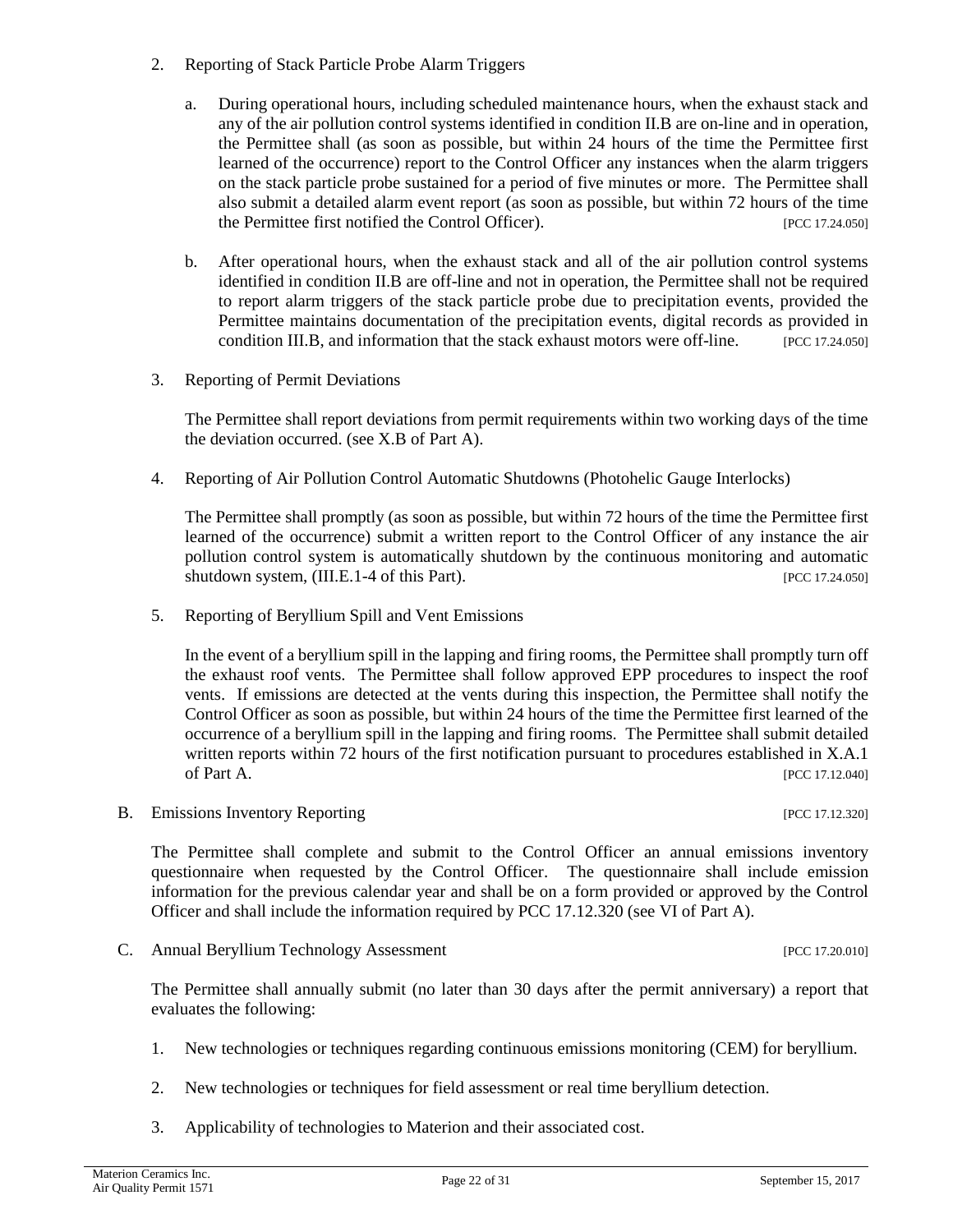### **V. Testing Requirements**

#### A. Initial Test [40 CFR 61.13 & 40 CFR 61.33] **[Federally Enforceable Requirement]**

- 1. The Permittee shall test emissions from the source according to Method 104 of Appendix B to 40 CFR Part 61. Method 103 of appendix B to 40 CFR Part 61 is approved by the Administrator as an alternative method. The emission test shall be performed:
	- a. Within 90 days of the effective date in the case of an existing source or a new source which has an initial startup date preceding the effective date; or
	- b. Within 90 days of startup in the case of a new source that did not have an initial startup date preceding the effective date.
	- c. **Initial testing was successfully completed before October 28, 1980.**
- 2. The Control Officer shall be notified at least 30 days prior to an emission test so that he may at his option observe the test.
- 3. The Permittee shall provide emission testing facilities as follows:
	- a. Sampling ports adequate for test methods applicable to each source.
	- b. Safe sampling platform(s).
	- c. Safe access to sampling platform(s).
	- d. Utilities for sampling and testing equipment.
	- e. Any other facilities that the Administrator or Control Officer needs to safely and properly test a source.
- 4. Samples shall be taken over such a period or periods as are necessary to accurately determine the maximum emissions that will occur in any 24-hour period. Where emissions depend upon the relative frequency of operation of different types of processes, operating hours, operating capacities, or other factors, the calculation of maximum 24-hour-period emissions will be based on that combination of factors which is likely to occur during the subject period and which result in the maximum emissions.
- 5. All samples shall be analyzed and beryllium emissions shall be determined within 30 days after the source test. All determinations shall be reported to the Control Officer by mail or hand delivered letter no later than 45 days following the performance test.
- 6. Records of emission test results and other data needed to determine total emissions shall be retained at the source and made available, for inspection by the Administrator or the Control Officer, for a minimum of 2 years.
- B. Periodic Testing. [PCC 17.12.185.A.3]

1. Emissions testing shall be required upon the request of the Control Officer. The Permittee shall test

emissions from the source according to Method 104 of Appendix B to 40 CFR Part 61. The Permittee has been authorized by the Administrator to use an in-stack filter during the test.<br>[PCC 17.12.185.A.3.b]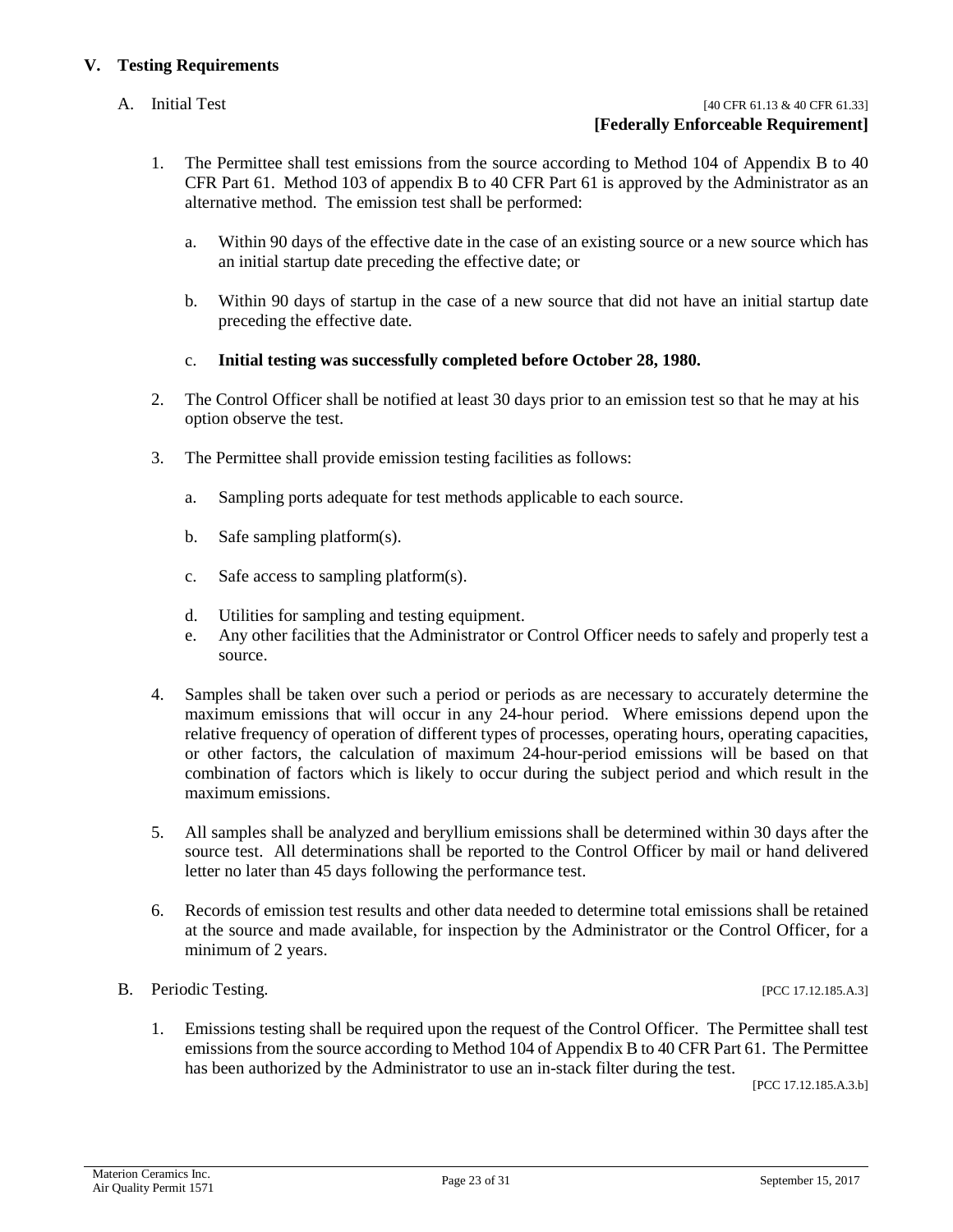- 2. The Permittee shall arrange for the test to be conducted by an independent company (i.e., a company not affiliated with Materion). Laboratory analyses of the test results shall also be conducted by a certified laboratory not affiliated with Materion. [PCC 17.12.050.C]
- 3. The Permittee shall submit an initial test protocol to the Control Officer for approval at least 30 calendar days prior to the test. The approved initial test protocol will be valid for any subsequent tests during the duration of this current air quality operating permit. The Permittee will re-submit to the Control Officer for approval the test protocol if a modification is required. Only tests conducted in accordance with an approved protocol shall be recognized by the Control Officer.

[PCC 17.12.050.B]

- 4. The Control Officer shall be notified at least 30 days prior to an emission test so that he may, at his option, observe the test. [40 CFR 61.33(b)]
- 5. The Permittee shall provide emission testing facilities as follows: [PCC 17.12.050.E]
	- a. Sampling ports adequate for test methods applicable to each source.
	- b. Safe sampling platform(s).
	- c. Safe access to sampling platform(s).
	- d. Utilities for sampling and testing equipment.
	- e. Any other facilities that the Control Officer needs to safely and properly test a source.
- 6. Samples shall be taken over such a period or periods as are necessary to accurately determine the maximum emissions that will occur in any 24-hour period. Where emissions depend upon the relative frequency of operation of different types of processes, operating hours, operating capacities, or other factors, the calculation of maximum 24-hour-period emissions will be based on that combination of factors which is likely to occur during the subject period and which result in the maximum emissions. No changes in the operation shall be made, which would potentially increase emissions above that determined by the most recent source test, until a new emission level has been estimated by calculation and the results reported to the Control Officer. [PCC 17.12.050.C]
- 7. All samples shall be analyzed and beryllium emissions shall be determined within 45 days after the source test. All determinations shall be reported to the Control Officer before the close of the next business day (the 46<sup>th</sup> day) following such determination. [PCC 17.12.050.C]
- 8. Records of emission test results and other data needed to determine total emissions shall be retained at the source and made available, for inspection by the Control Officer, for a minimum of 5 years.
- C. The Control Officer shall require the Permittee to monitor, sample, or otherwise quantify the emissions of air pollution, which may reasonably be attributed to the Permittee if the Control Officer determines in writing that all of the following conditions are met: [PCC 17.20.010.B & D]
	- 1. The actual or potential emissions of air pollution may adversely affect public health or the environment and;
	- 2. An adequate scientific basis for the monitoring, sampling, or quantification method exists, and;
	- 3. The monitoring, sampling, or quantification method is technically feasible for the subject contaminant and source, and;
	- 4. The monitoring, sampling, or quantification method is reasonably accurate, and;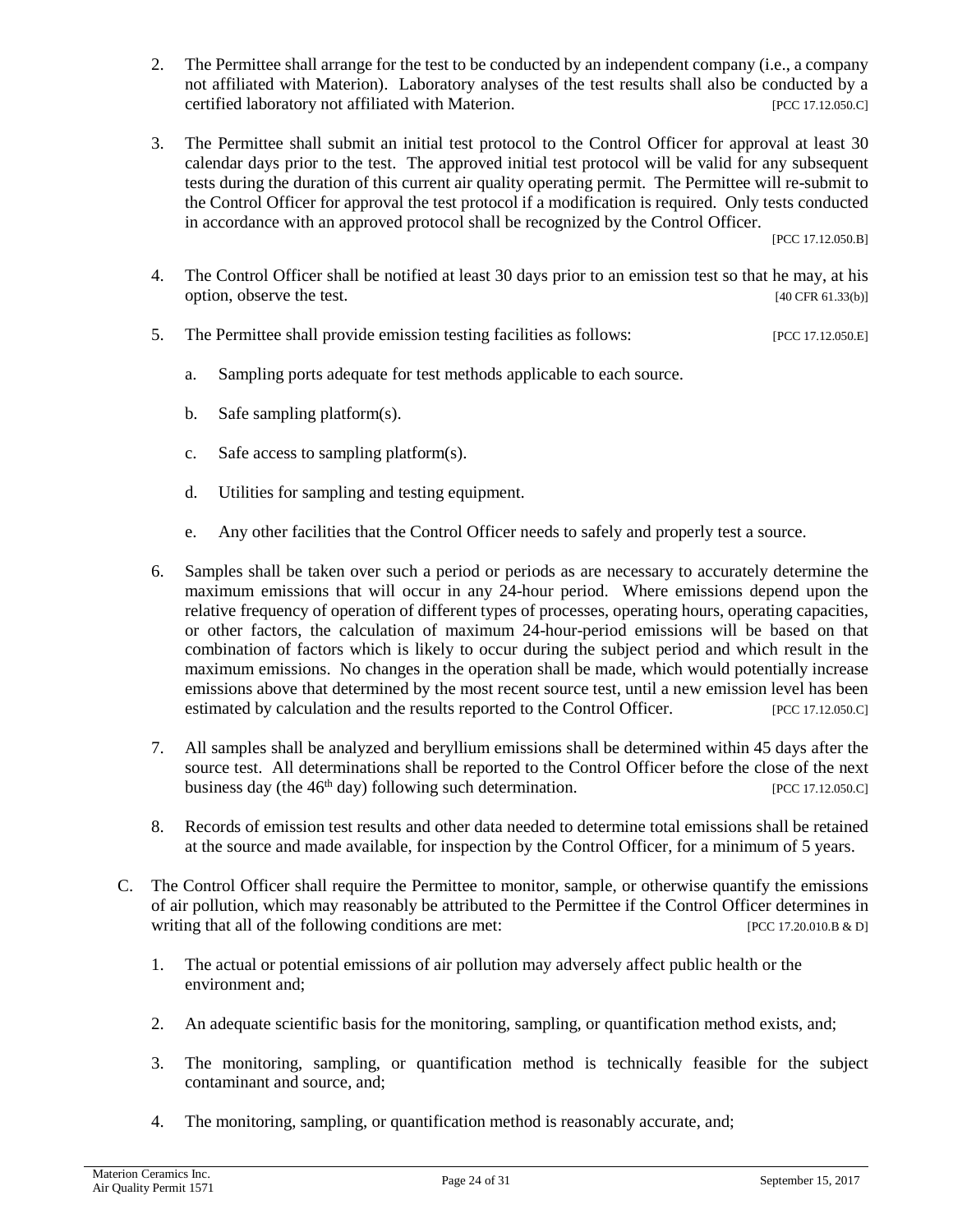- 5. The cost of the method is reasonable in light of the use to be made of the data, and;
- 6. Before requiring such monitoring, sampling, or other quantification, the Control Officer shall consider the relative cost and accuracy of any alternatives which may be reasonable under the circumstances such as emission factors, modeling, mass balance analyses, or emissions projections.
- D. Mass emission testing to determine compliance with the particulate matter standard in II.L of this Part is not normally necessary as standard emission factors yield emission estimates of particulate matter that are far less than the standard allowed by the referenced equation. The Control Officer may require the Permittee to quantify its particulate matter emissions if the Control Officer has reasonable cause to believe a violation of a standard has been committed. [PCC 17.20.010]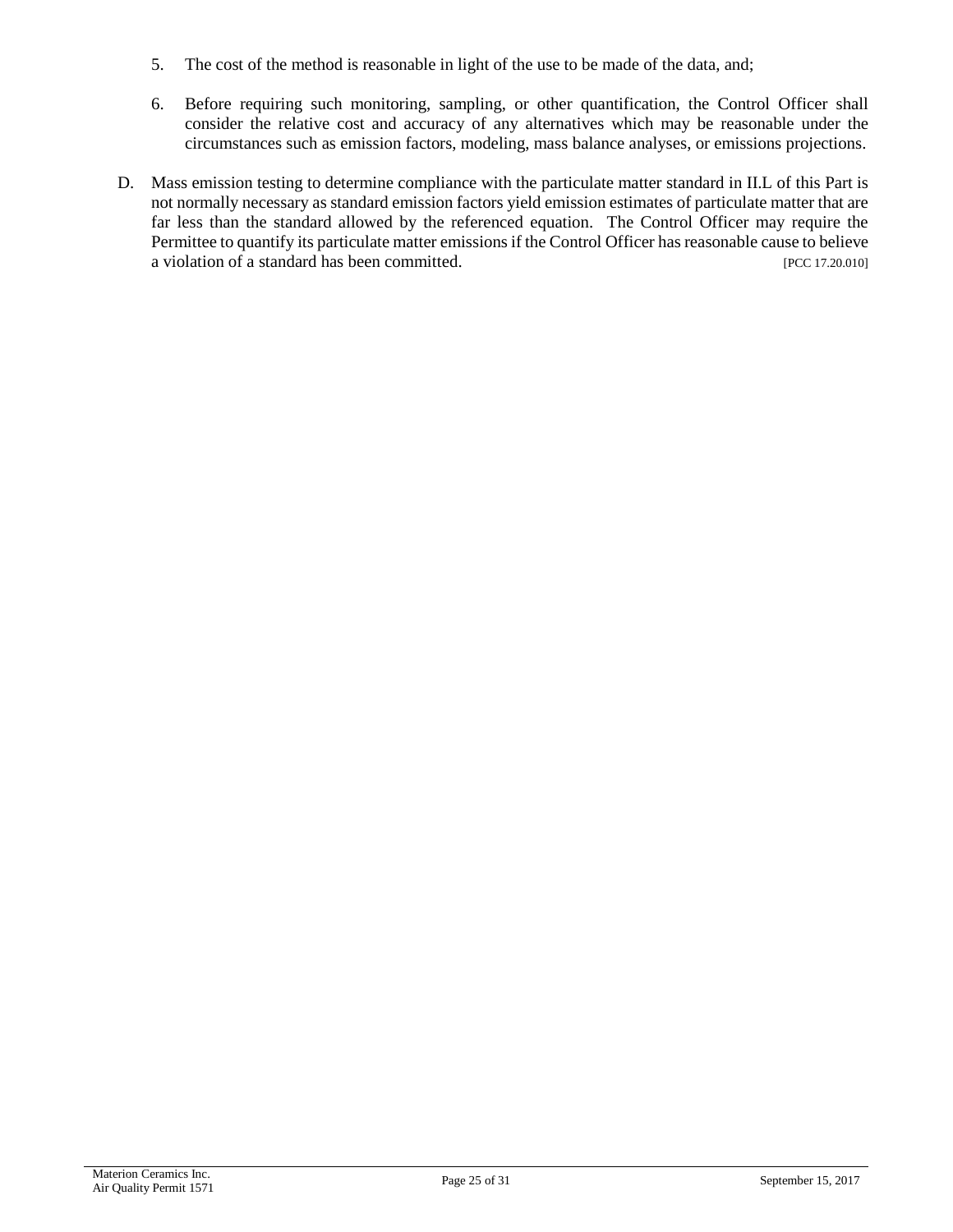#### **AQUA REGIA ACID CLEANING SPECIFIC CONDITIONS**

#### <span id="page-25-0"></span>**I. Applicability**

This Part contains specific conditions applicable to the stationary source and addresses the Aqua Regia acid cleaning process which removes surface contamination, such as metal marks, from the fired beryllium oxide. The process is subject to applicable sections under Pima County Code (PCC) 17.16.430 – Standards of Performance for Unclassified Sources. **Note:** Not all sections under PCC 17.16.430 are applicable to the Aqua Regia acid cleaning process.

#### **II. Emission Limitations, Standards and Other Requirements**

A. The Permittee shall install, operate, and maintain the air pollution control equipment listed under the Aqua Regia Cleaning Process in Attachment 2. [PCC 17.12.185.A.2]

#### **[Material Permit Condition]**

- B. The Permittee must operate and maintain the machining process, including associated air pollution control equipment, in a manner consistent with safety and good air pollution control practices for minimizing emissions. Determination of whether acceptable operation and maintenance procedures are being used will be based on information available to the Control Officer which may include, but is not limited to, monitoring results, review of operation and maintenance procedures, review of operation and maintenance records, and inspection of the source. [PCC 17.12.185.A.2]
- C. The Permittee shall not emit gaseous or odorous materials from equipment, operations or premises under his control in such quantities or concentrations as to cause air pollution. [PCC 17.16.430.D]
- D. Materials including solvents or other volatile compounds, paints, acids, alkalies, pesticides, fertilizers and manure shall be processed, stored, used and transported in such a manner and by such means that they will not evaporate, leak, escape or be otherwise discharged into the ambient air so as to cause or contribute to air pollution. Where means are available to reduce effectively the contribution to air pollution from evaporation, leakage or discharge, the installation and use of such control methods, devices, or equipment shall be mandatory. [PCC 17.16.430.F]
- E. Where a stack, vent or other outlet is at such a level that fumes, gas, mist, odor, smoke, vapor or any combination thereof constituting air pollution are discharged to adjoining property, the control officer may require the installation of abatement equipment or the alteration of such stack, vent or other outlet by the owner or operator thereof to a degree that will adequately dilute, reduce or eliminate the discharge of air pollution to adjoining property. The same state of the state of the state of the state of the state of the state of the state of the state of the state of the state of the state of the state of the state of the state o
- F. The Permittee shall establish a schedule and procedures for inspection and maintenance of the acid cleaning process and associated equipment by implementing an Aqua Regia Operations & Maintenance Plan (O&M Plan). The O&M Plan shall be kept onsite. [PCC 17.12.185.A.2]

#### **III. Monitoring & Recordkeeping Requirements** [PCC 17.12.185.A.3 & 4]

The Permittee shall inspect the acid cleaning process and associated system(s) according to established procedures (O&M Plan) for any leaks and to ensure that it is operating according to good engineering practice. A record of the inspection shall be maintained with details on the date the inspection was performed, the person conducting the inspection, results of the inspection and any corrective actions taken.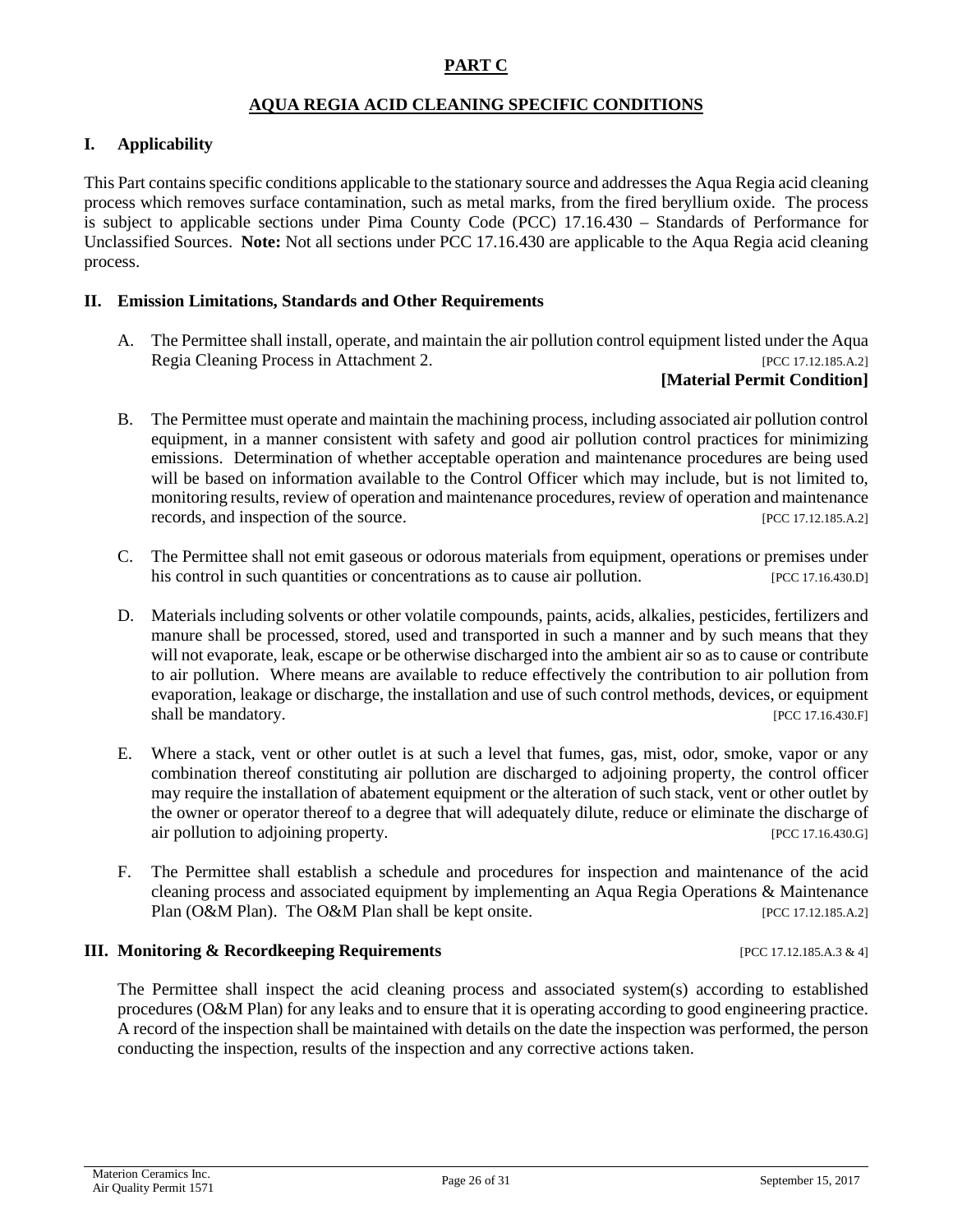# **IV. Reporting Requirements** [PCC 17.12.185.A.3 & 5]

1. There are no other specific reporting requirements for the Aqua Regia Cleaning Station. Refer to XII & XVI of Part A for general reporting & testing requirements.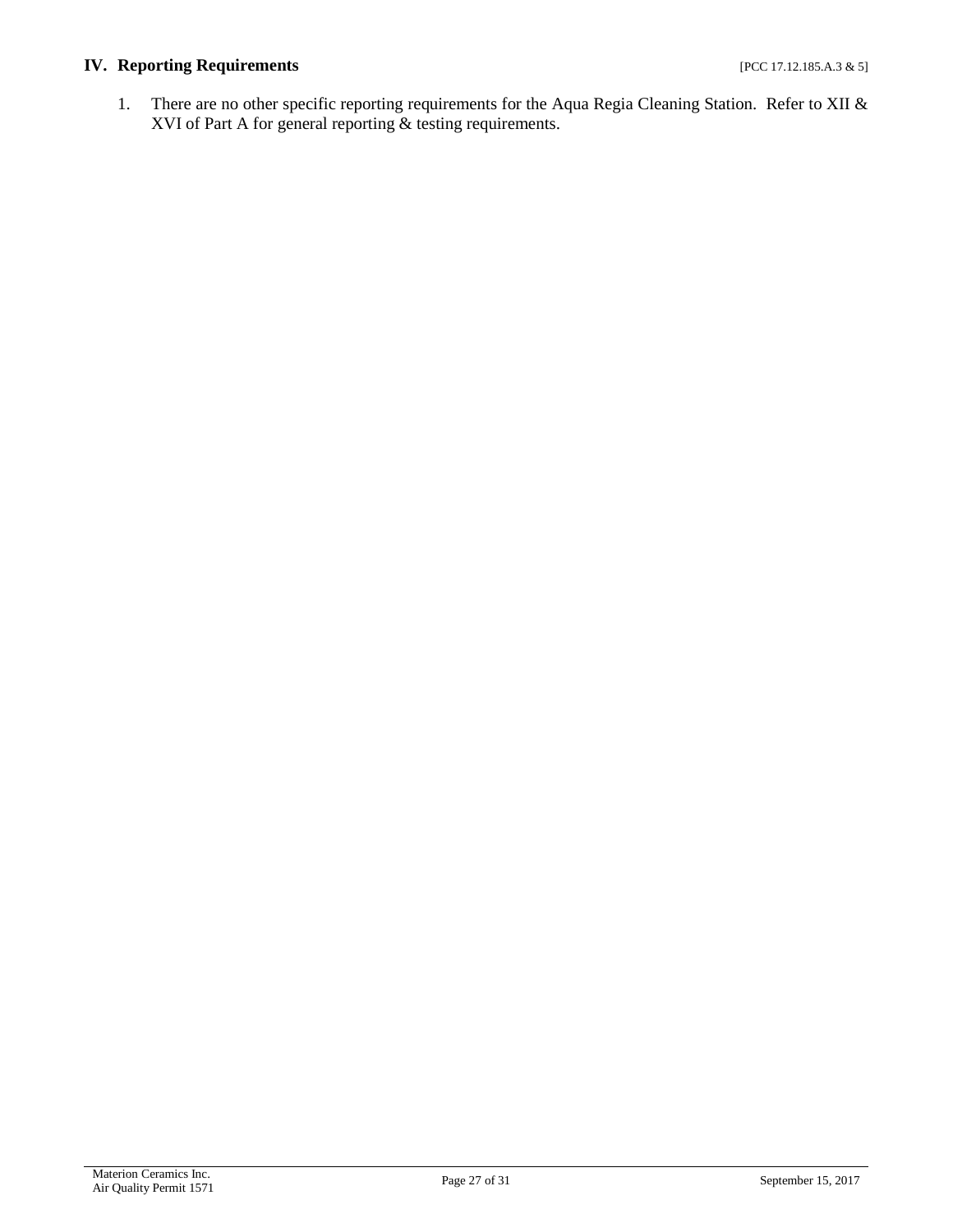# **ATTACHMENT 1:**

#### **APPLICABLE REGULATIONS**

#### <span id="page-27-0"></span>**Regulations Specifically Identified As Applicable**

Compliance with the terms contained in this permit shall be deemed compliance with the following federally applicable requirements in effect on the date of permit issuance.

Code of Federal Regulations:

40 CFR Part 61, Subpart A: General Provisions 40 CFR Part 61, Subpart C: National Emission Standard for Beryllium

Pima County State Implementation Plan:

| Rule 316:    | Particulate Materials                                |
|--------------|------------------------------------------------------|
| Rule 343:    | <b>Visibility Limiting Standard</b>                  |
| Rule $321$ : | <b>Emission-Discharge Opacity Limiting Standards</b> |
| Rule 332:    | Emissions-Discharge Mass Limiting Standard           |

Compliance with the terms contained in this permit shall be deemed compliance with the following non-federally applicable requirements in effect on the date of permit issuance.

Pima County Code (PCC) Title 17

| 17.12.185.A.2   | Permit Contents for Class II and Class III Permits                                 |
|-----------------|------------------------------------------------------------------------------------|
| 17.16.050       | <b>Visibility Limiting Standard</b>                                                |
| 17.16.100       | <b>Particulate Materials</b>                                                       |
| 17.16.130       | Applicability                                                                      |
| 17.16.165       | Standards of Performance for Fossil Fuel-Fired Industrial and Commercial Equipment |
| 17.16.400       | Organic Solvents and Other Organic Materials                                       |
| 17.16.430.F & G | Standards of Performance for Unclassified Sources                                  |
| 17.20.010       | Source Sampling, Monitoring, and Testing                                           |
| 17.24.050       | Reporting as a Permit Requirement                                                  |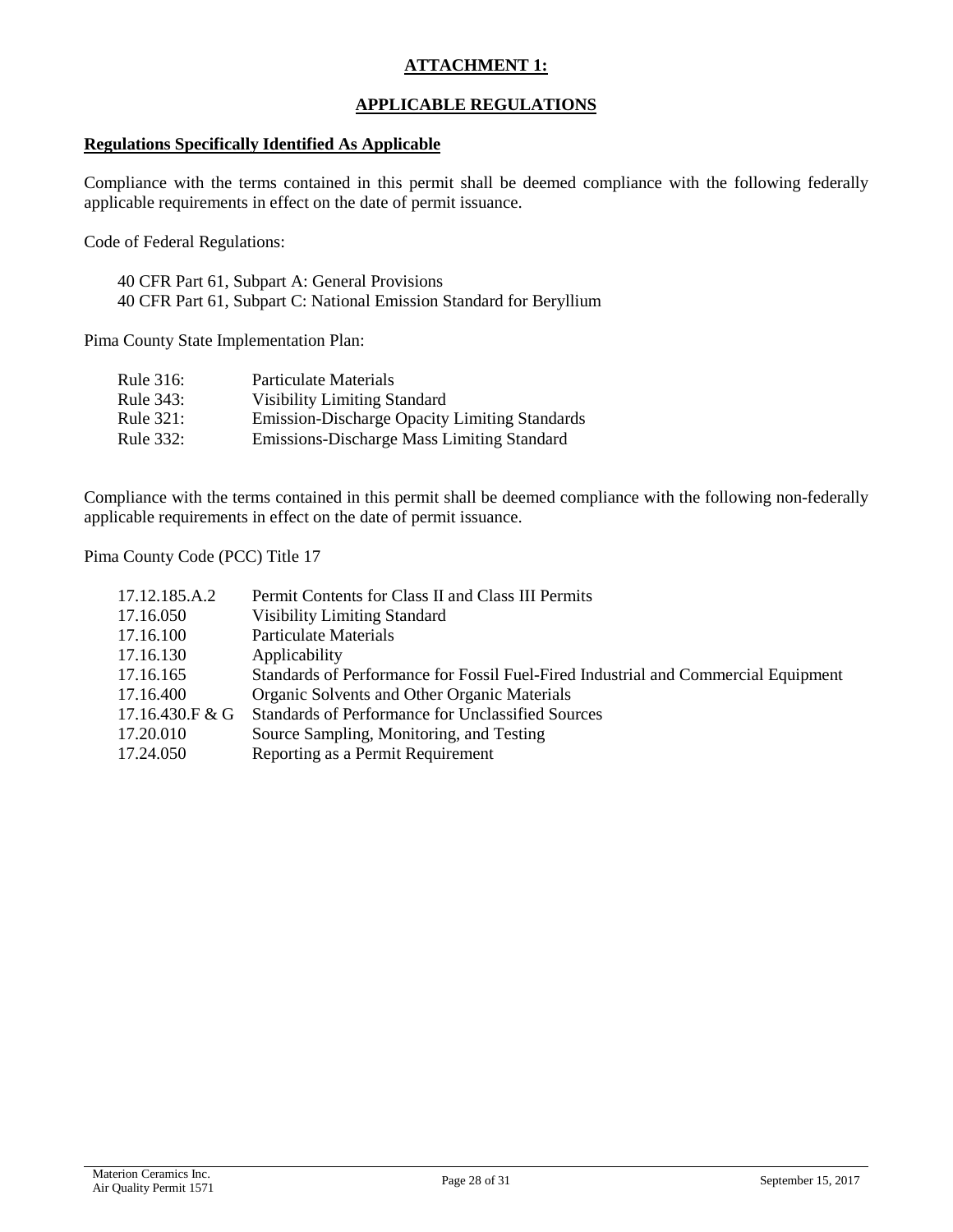# **ATTACHMENT 2: EQUIPMENT LIST**

<span id="page-28-0"></span>

| <b>Air Pollution Control Equipment</b> |                                                                                                                                                                                         |                                                                                                                                                                      |                                                                                               |                                                   |                                                               |            |
|----------------------------------------|-----------------------------------------------------------------------------------------------------------------------------------------------------------------------------------------|----------------------------------------------------------------------------------------------------------------------------------------------------------------------|-----------------------------------------------------------------------------------------------|---------------------------------------------------|---------------------------------------------------------------|------------|
| Area                                   | <b>Description</b>                                                                                                                                                                      | <b>Make</b>                                                                                                                                                          | <b>Serial Number</b>                                                                          | Date of<br><b>Manufacture</b>                     | <b>Type</b>                                                   | Capacity   |
| 37                                     | Farr dust collector system<br>-Fan<br>Cartridge filter housing<br>-Cartridge filter<br>Final filter housing<br>-Primary filter<br>-Secondary filter<br>-final filter)                   | Brod & McClung - Pace Co.<br>Farr APC<br>Farr APC or equivalent<br>Farr APC<br>Farr APC or equivalent<br>Farr APC or equivalent<br>Farr APC or equivalent            | 84-48116-01<br>84DC0915<br>N/A<br>5024 (Materion part no.)<br>N/A<br>N/A<br>N/A               | 1984<br>1984<br>N/A<br>1984<br>N/A<br>N/A<br>N/A  | Electric<br>N/A<br>95.95%<br>N/A<br>30%<br>95%<br><b>HEPA</b> | 15,000 CFM |
| 37                                     | Farr dust collector system<br>Fan<br>Cartridge filter housing (east)<br>Cartridge filter housing (west)<br>Cartridge filter<br>Final filter housing<br>Secondary filter<br>Final filter | Brod & McClung - Pace Co.<br>Farr APC<br>Farr APC<br>Farr APC or equivalent<br>Farr APC<br>Farr APC or equivalent<br>Farr APC or equivalent                          | 80-37946-01<br>80-02<br>81DC0194<br>N/A<br>800018<br>N/A<br>N/A                               | 1980<br>1980<br>1980<br>N/A<br>1980<br>N/A<br>N/A | Electric<br>N/A<br>N/A<br>95.95%<br>N/A<br>30%<br><b>HEPA</b> | 40,000 CFM |
| 37                                     | Torit dust collector system<br>Fan<br>Primary filter housing<br>Wire mesh screen<br>Mist stop filters<br>Final filter housing<br>Prefilter<br>Final filter                              | New York Blower Co.<br>Donaldson Torit<br>Airsan Corp. or equivalent<br>Purapak or equivalent<br>Donaldson Torit<br>Farr APC or equivalent<br>Farr APC or equivalent | M12245100<br>5105 (Materion part no.)<br>N/A<br>N/A<br>5099 (Materion part no.)<br>N/A<br>N/A | 1995<br>1985<br>N/A<br>N/A<br>1995<br>N/A<br>N/A  | Electric<br>N/A<br>N/A<br>95%<br>N/A<br>95%<br><b>HEPA</b>    | 7,000 CFM  |
| 37                                     | EF1 dust collector system<br>Fan<br>Filter housing<br>Prefilter<br>Rigaflow filter<br>Prefilter<br>Final filter                                                                         | Loren Cook Co.<br>Flanders / CSC Corp.<br>Farr APC or equivalent<br>Farr APC or equivalent<br>Farr APC or equivalent<br>Farr APC or Equivalent                       | <b>180 CIC</b><br>BG1-2H2W-2H2W-<br>2GGF-304-D1<br>N/A<br>N/A<br>N/A<br>N/A                   | 2001<br>2001<br>N/A<br>N/A<br>N/A<br>N/A          | Electric<br>N/A<br>30%<br>95%<br>N/A<br>30%<br><b>HEPA</b>    | 6,500 CFM  |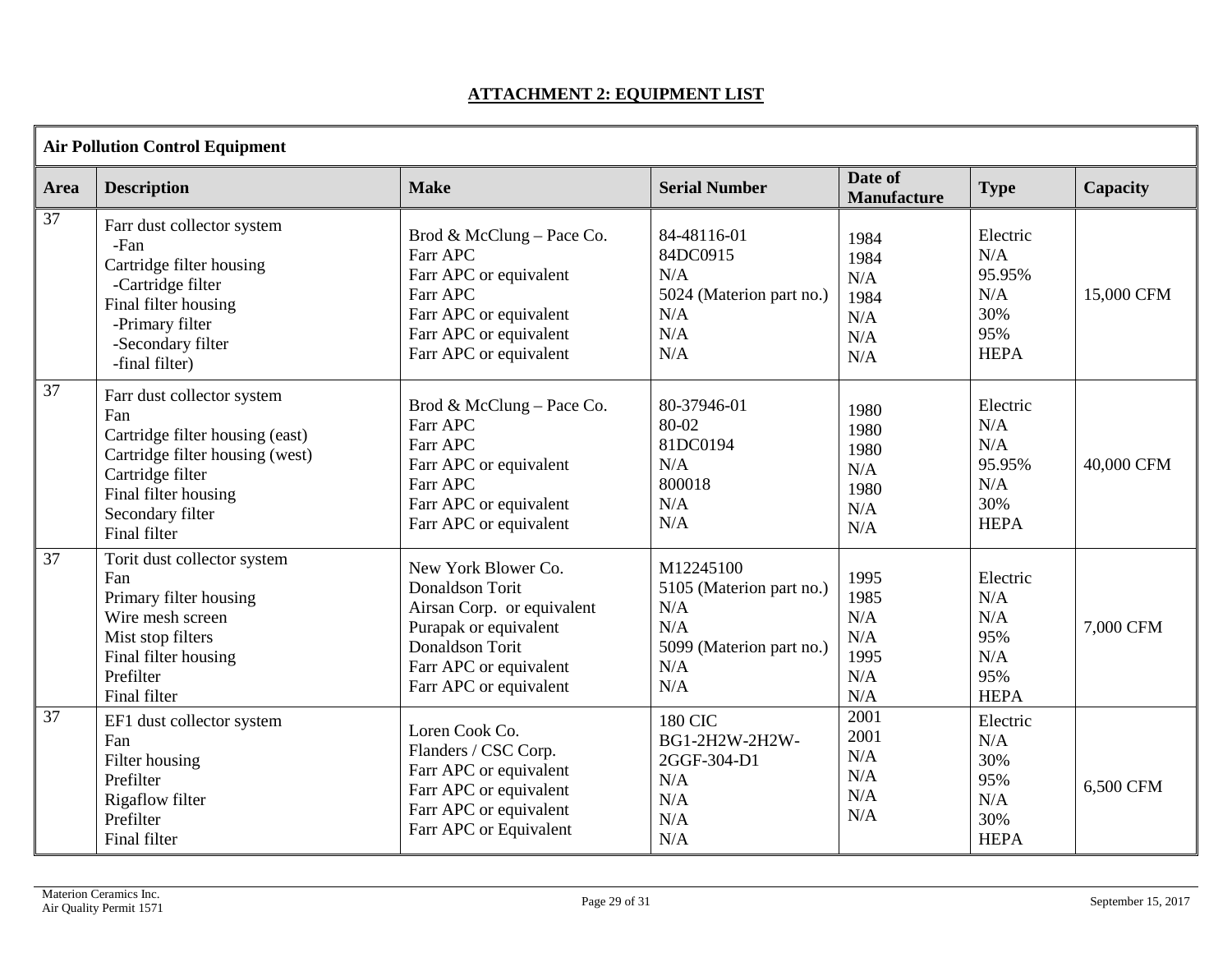# **ATTACHMENT 2: EQUIPMENT LIST (continued)**

| <b>Natural Gas Equipment</b> |                      |                      |                               |                  |                      |
|------------------------------|----------------------|----------------------|-------------------------------|------------------|----------------------|
| <b>Description</b>           | <b>Make/Model</b>    | <b>Serial Number</b> | Date of<br><b>Manufacture</b> | <b>Fuel Type</b> | Date of Installation |
| Parker Steam Boiler          | Parker Boiler 104-30 | NB# 62574            | 2015                          | Nat. Gas         | 1,260,000 Btu/hr     |
| Futura II Water Heater       | RBI – Futura II      | 89-41161             | 2006                          | Nat. Gas         | 1,062,500 Btu/hr     |
| Futura II Water Heater       | RBI – Futura II      | 080643663            | 2006                          | Nat. Gas         | 1,062,500 Btu/hr     |

| <b>Aqua Regia Cleaning Station</b> |                     |                      |                               |                  |                                |  |  |
|------------------------------------|---------------------|----------------------|-------------------------------|------------------|--------------------------------|--|--|
| <b>Description</b>                 | <b>Make/Model</b>   | <b>Serial Number</b> | Date of<br><b>Manufacture</b> | <b>Fuel Type</b> | Date of<br><b>Installation</b> |  |  |
| Wet Bench                          | MEI, LLC            | 7974-001             | 12/2/09                       | N/A              | 1/31/10                        |  |  |
| Scrubber                           | TRI-MER/V/F-018-060 | TMC-024125           | October 09                    | N/A              | 1/31/10                        |  |  |

| Cadmium process (The equipment below is used in the Cadmium process and is not subject to NESHAP Subpart XXXXXX) |                         |             |      |              |  |  |  |
|------------------------------------------------------------------------------------------------------------------|-------------------------|-------------|------|--------------|--|--|--|
| <b>Make/Model</b><br>Date of Manufacture<br><b>Description</b><br><b>Serial Number</b><br>Capacity               |                         |             |      |              |  |  |  |
| Blender                                                                                                          | WAB/T2F                 | 971161      |      | 2 liters     |  |  |  |
| Vent Hood                                                                                                        | Custom                  | 4053        |      |              |  |  |  |
| Lathe                                                                                                            | <b>ACRA/ ATL1660TE</b>  | 16606101472 | 2005 | $16''$ x 60" |  |  |  |
| 1ISOPRESS                                                                                                        | NATLFORGE/ S1A043301022 | 317         | 1987 | 33 kpsi      |  |  |  |
| Lathe                                                                                                            | Haas                    | 3090845     | 2012 |              |  |  |  |
| Mill                                                                                                             | Haas                    | 31761       | 2003 |              |  |  |  |
| Lab Hood                                                                                                         | Air Clean               | AC796BE-976 | 2012 |              |  |  |  |